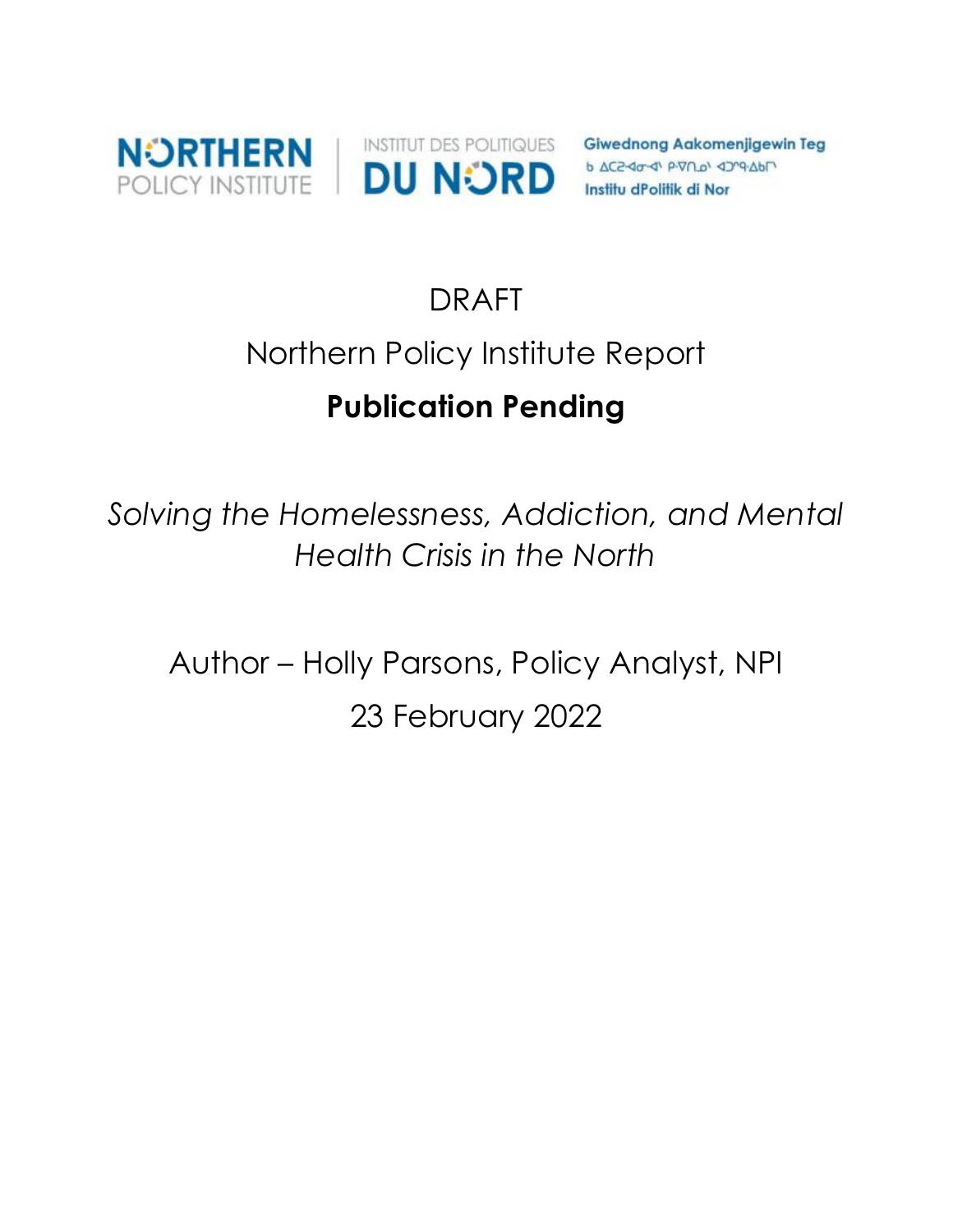#### Executive Summary

Urgent action is required to address Northern Ontario's homelessness, addiction, and mental health crisis. Homeless enumeration data for 2021 show that Sault Ste. Marie and the districts of Kenora, Nipissing, and Cochrane have larger homeless populations than some of Ontario's largest municipalities. In fact, the homeless populations of Thunder Bay and the District of Cochrane are more than double that of the municipalities of Ottawa, Hamilton, and Waterloo. More astonishing is the growing number of people struggling with opioid addiction in Northern Ontario. Based on extreme spikes in both opioid-related emergency department (ED) visits and deaths reported by most northern public health units, 2020 was the most tragic and deadliest year of the opioid crisis to date. The growing number of people struggling with homelessness and addiction in Northern Ontario strongly indicates that there is also a mental health crisis among vulnerable populations. This paper also finds that the mental health crisis is not merely restricted to vulnerable populations in the North. Northern Ontarians in general are experiencing poorer mental health than other Ontarians.

As the homelessness, addiction, and mental health crisis worsens in Northern Ontario, current services and programs are clearly not meeting the needs of northern communities. As the ones 'on the ground' interacting with community members, municipal governments face tremendous pressure from their tax bases to solve homelessness, addiction, and mental health issues in the community but they are restricted by tight budgets. Thus, a collaborative approach ought to be taken by the federal, provincial, and municipal governments to solve these issues. In particular, there is an opportunity for the provincial government to support existing community-led services and programs that align with its existing commitments in the *Roadmap to Wellness*. Provincial support for existing services and programs is an 'easy win' for all levels of government. The provincial government will save its resources by not needing to engage in primary development and planning to support highly effective programs and services, while municipal governments will be given a stronger mandate to led efforts to solve the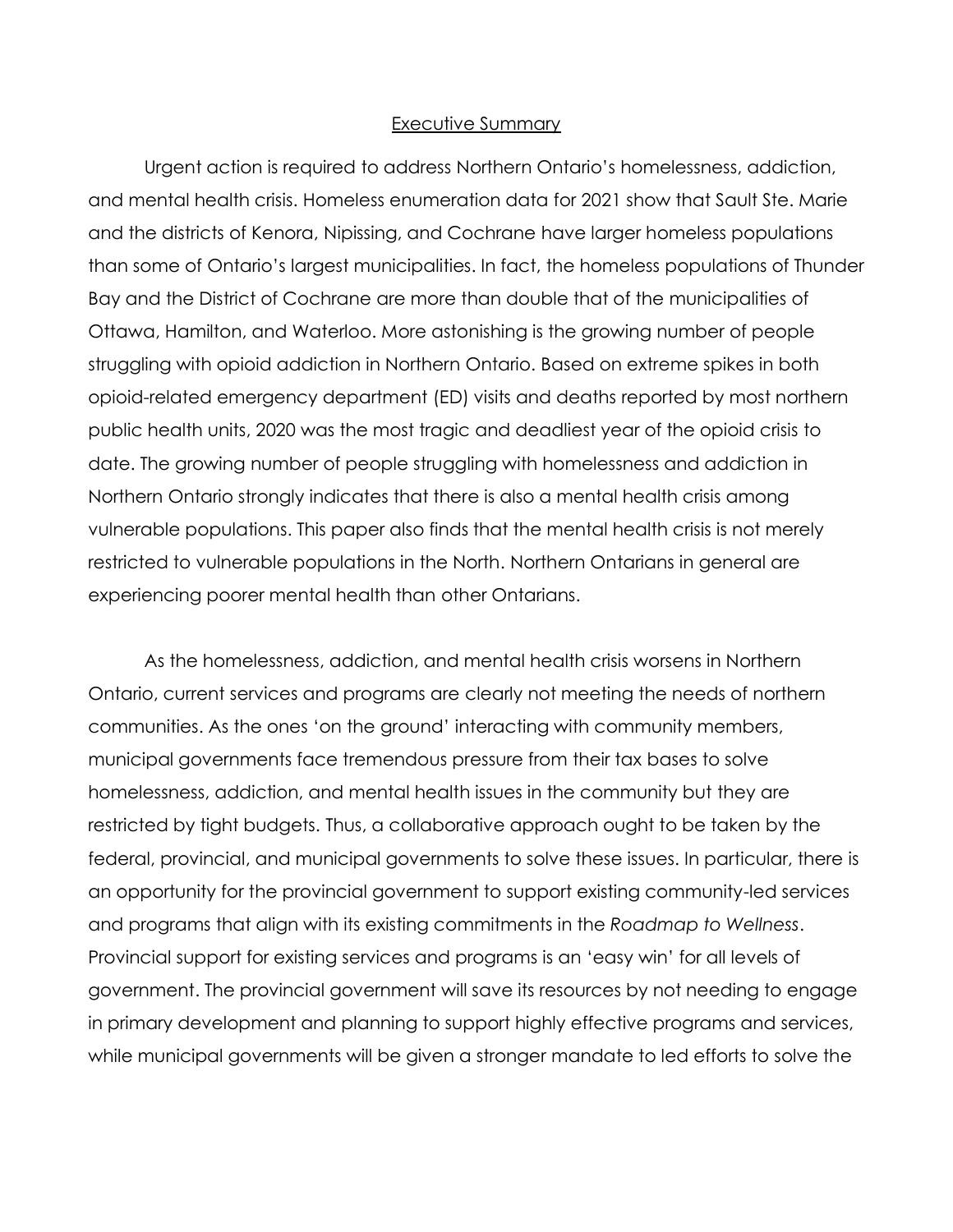homelessness, addiction, and mental health crisis; both parties will also benefit from resources and intelligence sharing.

This paper identifies eight strategies governments can adopt to improve the homelessness, addiction, and mental health crisis in Northern Ontario. They are:

- 1. Provide long-term funding for capital repairs on community housing units;
- 2. Amend the *Health Protection and Promotion Act, 1990* to define a Northern Service Hub and provide additional funding to make it available in communities;
- 3. Establish a joint taskforce to collect data and intelligence on the underlying and systematic retention issues of health care professionals in Northern Ontario;
- 4. Support new and existing Housing First programs;
- 5. Support new and existing culturally sensitive community housing facilities for Indigenous peoples;
- 6. Establish a Northern Mental Health and Addictions Centre of Excellence to address the unique challenges of service and program delivery in Northern Ontario;
- 7. Contract a third-party operator for interfacility patient transfers to relieve the workload of paramedics; and
- 8. Establish mandated mobile crisis intervention teams (MCIT) in municipalities throughout Northern Ontario.

This paper provides evidence that these strategies are highly effective and economically viable ways to reduce the number of people struggling with homelessness, addiction, and mental health issues in Northern Ontario.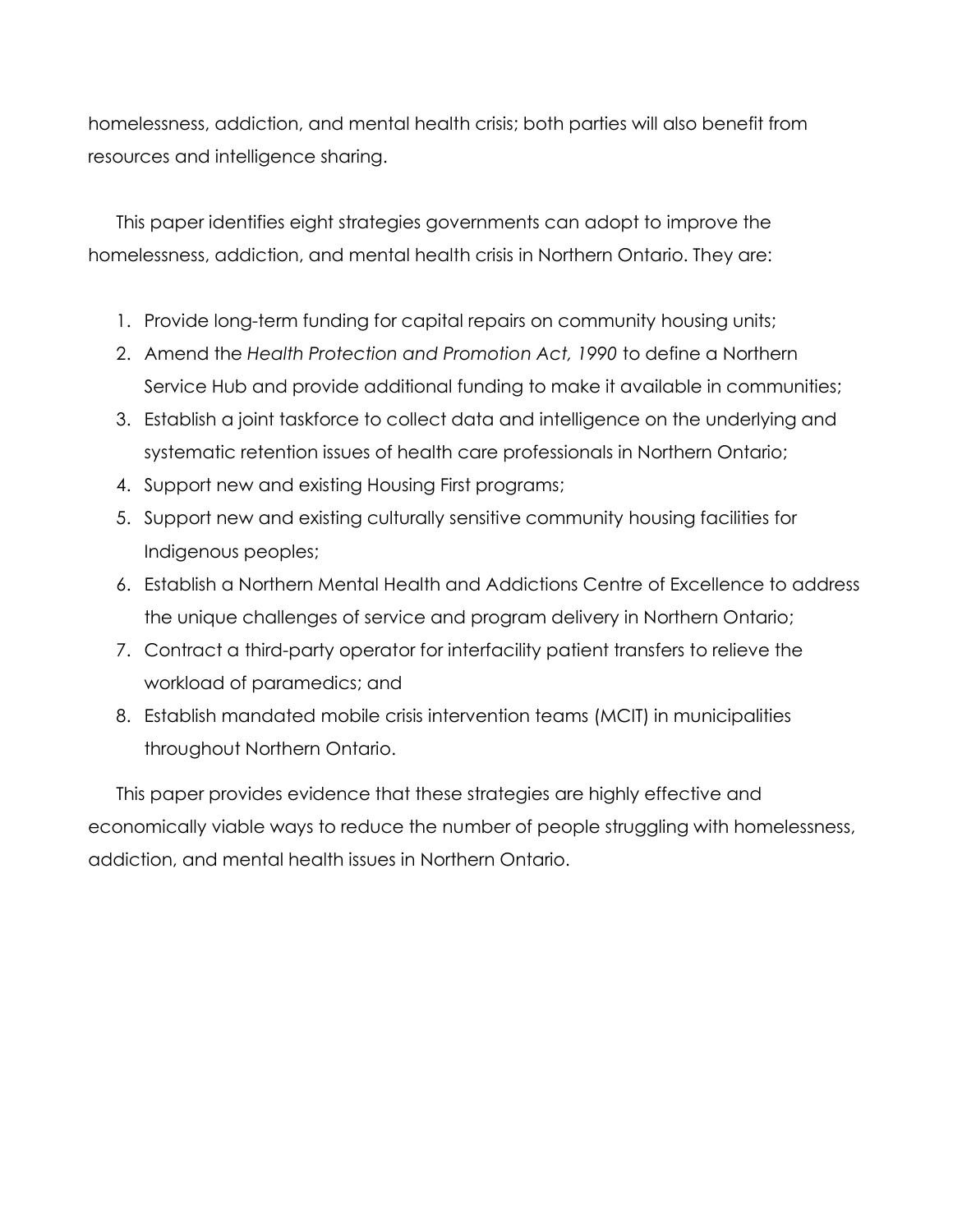#### Solving the Homelessness, Addiction and Mental Health Crisis in the North

#### **Introduction**

Northern Ontario is experiencing a homelessness, addiction, and mental health crisis. While these issues are not new in the North, significant gaps in health services have exacerbated the crisis. The growing number of Northerners suffering from homelessness, addiction, and mental health issues has ignited robust discussions at the provincial and municipal levels about strategies to address service gaps. In 2019, the Association of Municipalities of Ontario (AMO) published three detailed provincial reports on homelessness, addiction, and mental health that outlined recommendations for all levels of government. In March 2020, Ontario's provincial government published the *Roadmap to Wellness*, a new strategy for the mental health and addiction service system (Government of Ontario 2021c). Ontario's Big City Mayors (OBCM) added to the discussion in June 2021 by calling on provincial and municipal governments to act boldly to address service gaps and vocalized their support for the *Roadmap to Wellness* (OBCM 2021). Later 2021, the Northwestern Ontario Municipal Association (NOMA), the Federation of Northern Ontario Municipalities (FONOM), and the Northern Ontario Service Deliverers Association (NOSDA) collaborated with municipal governments to draft a multiministry delegation package for mental health, addictions, and housing. This flurry of coordinated activity from provincial and municipal actors is indicative of the seriousness of the homelessness, addiction, and mental health crisis in the North.

This commentary seeks to further the coordinated efforts of municipal actors by offering timely data that support highly effective strategies that governments can take to address the homelessness, addiction, and mental health crisis. This commentary begins with an overview of the crisis, followed by a brief explanation of the role and responsibilities of provincial and municipal governments. This explanation will provide context for the recommended strategies featured in the third section of this commentary.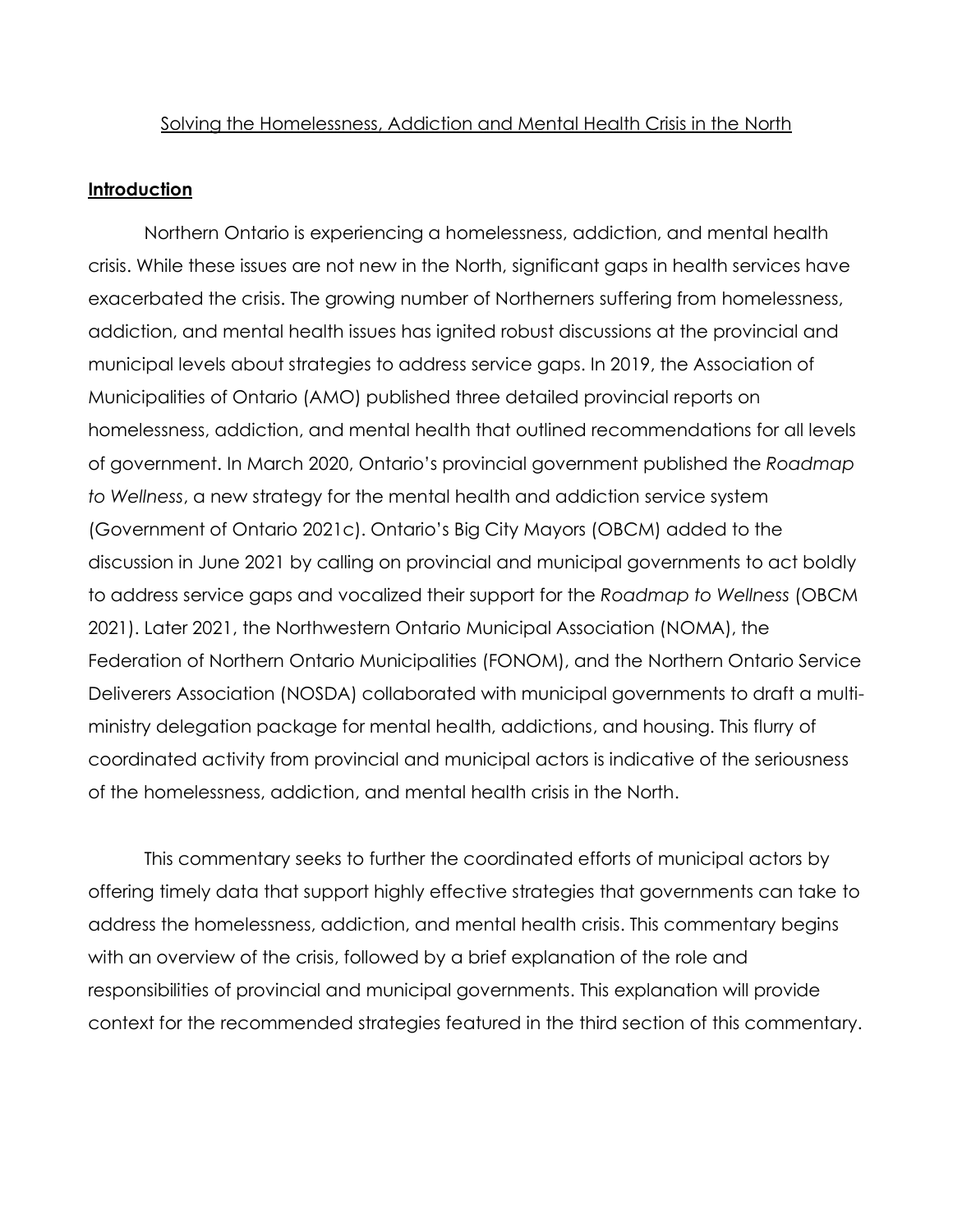## **The homelessness, addiction, and mental health crisis in the North**

Section 19.1 of the *Housing Services Act, 2011* requires service managers—or district social services administration boards (DDSABs) in the North—to conduct detailed enumerations of their homeless populations every two years, a requirement that began in 2018. Homeless enumerations offer important insights on the characteristics and needs of homeless populations in specific communities and regions. Figure 1 shows that Sault Ste. Marie and the districts of Kenora, Nipissing, and Cochrane<sup>1</sup> have higher homeless populations than some of the largest municipalities in Ontario<sup>2</sup> . The District of Cochrane, which has the largest homeless population in Northern Ontario, has more than double the homeless population in the municipalities of Ottawa, Hamilton, and Waterloo.



## Figure 1. Homeless Population Per 1,000 People, 2021<sup>3</sup>

Source: Author's calculations from 2021 enumeration reports from DSSABs and municipalities, and Statistics Canada census district population projections.

<sup>2</sup>Southern Ontario municipalities were chosen based on population size and available 2021 homeless enumeration data. <sup>3</sup> Southern Ontario cities and regions included in Figure 1 were chosen based on available data from 2021 enumeration reports at the time of this paper's publication. The 2021 homeless enumeration data were unavailable for the District of Thunder Bay.

<sup>1</sup>Raw homeless enumeration data were provided by DSSABs and the City of Greater Sudbury. These data did not specify the communities in which homeless enumerations were conducted. Thus, it is assumed that homeless enumeration data represent entire DSSAB service areas. Where DSSAB service boundaries align with census district boundaries—Cochrane, Kenora, Nipissing, Parry Sound, Rainy River, Thunder Bay, and Timiskaming—DSSAB service areas will be referred to as 'the District of.' The service area of Sault Ste. Marie DSSAB will be referred to as Sault Ste. Marie. The service area of Sudbury-Manitoulin DSSAB will be referred to as Sudbury-Manitoulin. The service area of Algoma DSSAB will be referred to as the District of Algoma, but notably, and unlike the census district of Algoma, this paper excludes the City of Sault Ste. Marie when referring to that district. As Greater Sudbury is a single-tier municipality with a Consolidated Municipal Service Manager, it is referred to as the City of Greater Sudbury.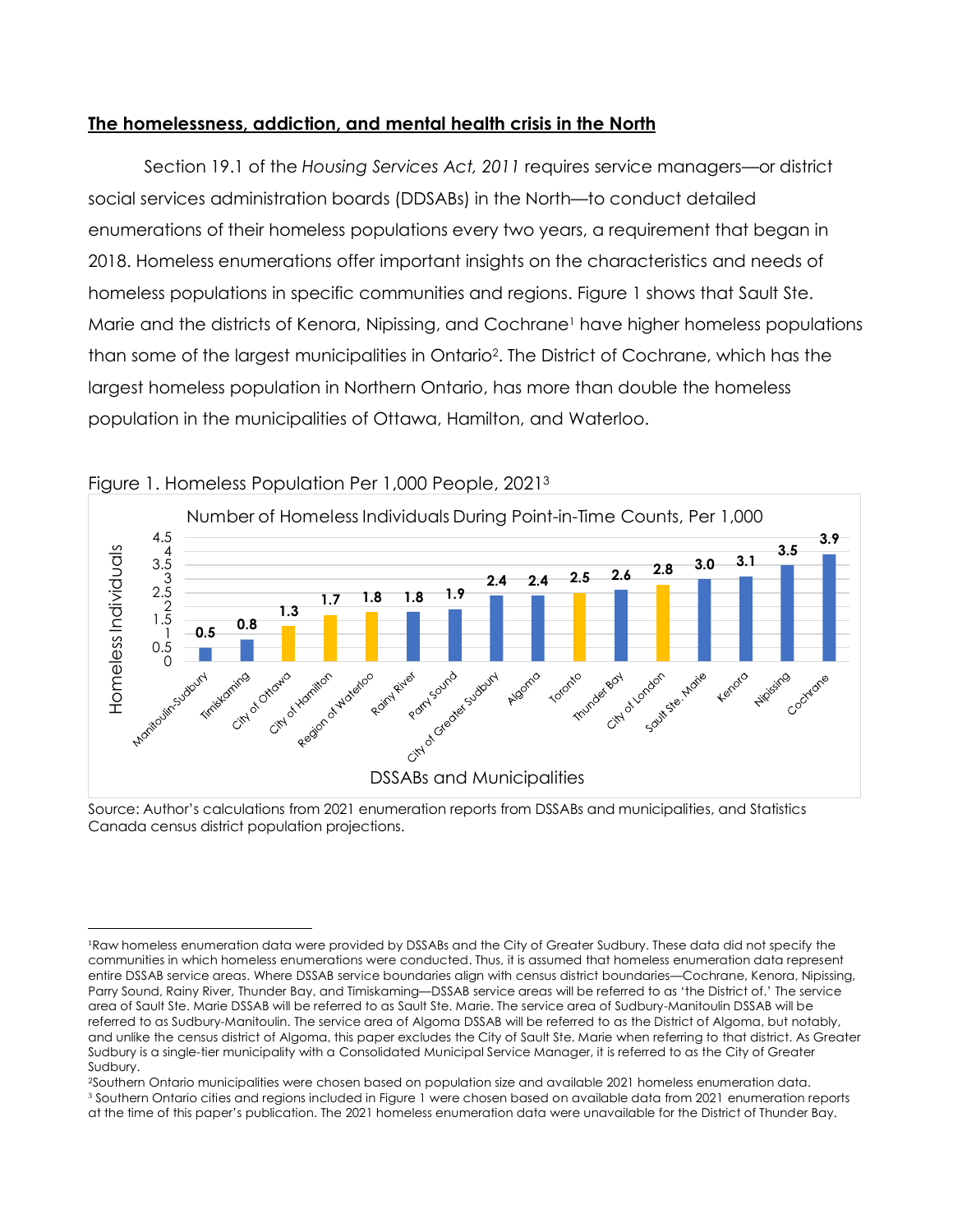Moreover, the Sault Ste. Marie and Thunder Bay DSSABs—the only two DSSABs that completed a point-in-time (PiT) count in a previous year4—reported an astonishing growth of homeless populations within their service area boundaries. Between 2016 and 2018, Sault Ste. Marie reported a 70 per cent increase in the city's homeless population. Between 2018 and 2021, it reported a 58 per cent increase. In the District of Thunder Bay, the homeless population increased by 50 per cent between 2016 and 2018.

There is also a growing number of people struggling with addiction in Northern Ontario. As seen in Figures 2 and 3, 2020 was the most tragic and deadly year of the opioid crisis in the last five years. Between 2016 and 2020, opioid-related ED visits increased by an astonishing 695 per cent in Porcupine Health Unit; 616 per cent in North Bay Parry Sound District Health Unit; 522 per cent in Public Health Sudbury & Districts, and 355 per cent in Thunder Bay District Health Unit (Public Health Ontario 2021)<sup>5</sup>. All other northern public health units more than doubled their 2016 amounts in 2020<sup>6</sup>.



#### Figure 2. Opioid-related ED Visits, 2016-2020

Source: Public Health Ontario Interactive Opioid Tool, 2021.

<sup>4</sup> Prior to 2020, municipalities could choose from three methods to conduct their homelessness enumerations: a PiT count, a period prevalence count, or a combination of the two. Due to the logistical challenges of conducting homelessness enumerations in large, sparsely populated districts, most DSSABs opted to conduct period prevalence counts or a combination of the two. According to Employment and Social Development Canada, "results from various communities show that period prevalence counts enumerate between 3 and 10 times as many people as point-in-time counts." Therefore, data collected by period prevalence counts in 2018 are inconsistent with data collected by PiT counts in 2021.

<sup>5</sup> NB: public health units have custom service area boundaries that do not align geographically with DSSAB boundaries <sup>6</sup> While Renfrew County and District Health Unit partially covers territory in Ontario's central, western, and northern regions, it has been omitted from this commentary as most of the population within this public health unit is situated on territory outside of the political borders of Northern Ontario as defined by the Province of Ontario.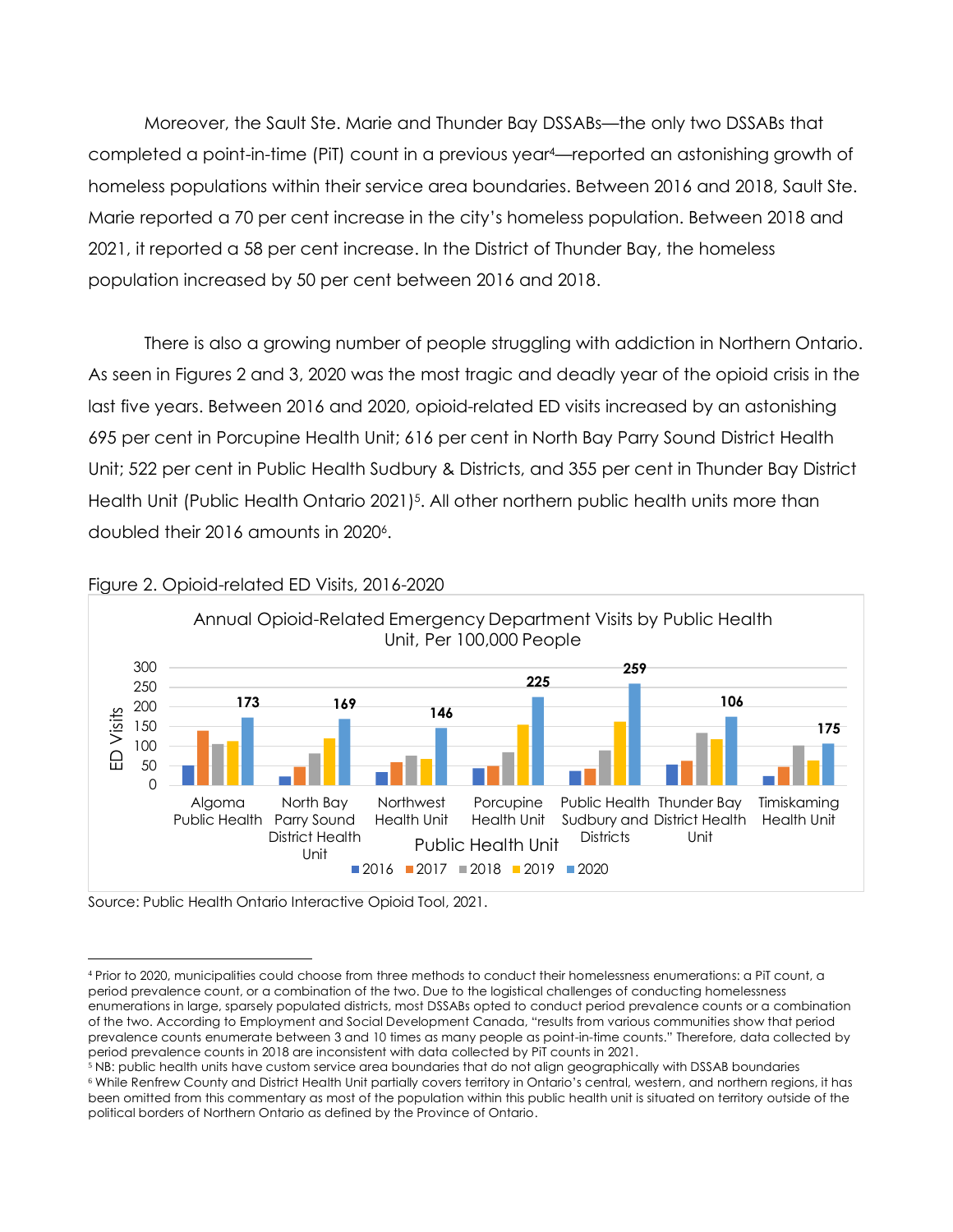Equally notable, opioid-related deaths increased significantly in every northern public health unit between 2015 and 2020. Figure 3 shows a significant spike in opioidrelated deaths in 2020 compared to 2019. Opioid-related deaths increased by 200 per cent in Algoma Public Health and 168 per cent in North Bay Parry Sound District Health Unit in a single year.



## Figure 3. Opioid-related Deaths, 2016-2020

Source: Public Health Ontario Interactive Opioid Tool, 2021.

The growing number of people struggling with homelessness and addiction in Northern Ontario is a strong indicator that there is also an ongoing mental health crisis. Although mental health issues do not always lead to homelessness or addiction, or viceversa, an abundance of research literature from organizations such as the Canadian Mental Health Association (CMHA) and the World Health Organization shows homelessness, addiction, and mental health to be interconnected and part of a larger, multifaceted socioeconomic issue. Moreover, homeless populations are disproportionately affected by mental health and addiction. Figure 4 shows that a staggering 72 per cent of homeless individuals in Manitoulin-Sudbury suffer from mental health issues, followed by 68 per cent in Sault Ste. Marie, and 66 per cent in the City of Greater Sudbury. In the City of Greater Sudbury, 80 per cent of the homeless population suffer from addiction, followed by 78 per cent in the District of Thunder Bay, and 77 per cent in the districts of Cochrane and Kenora.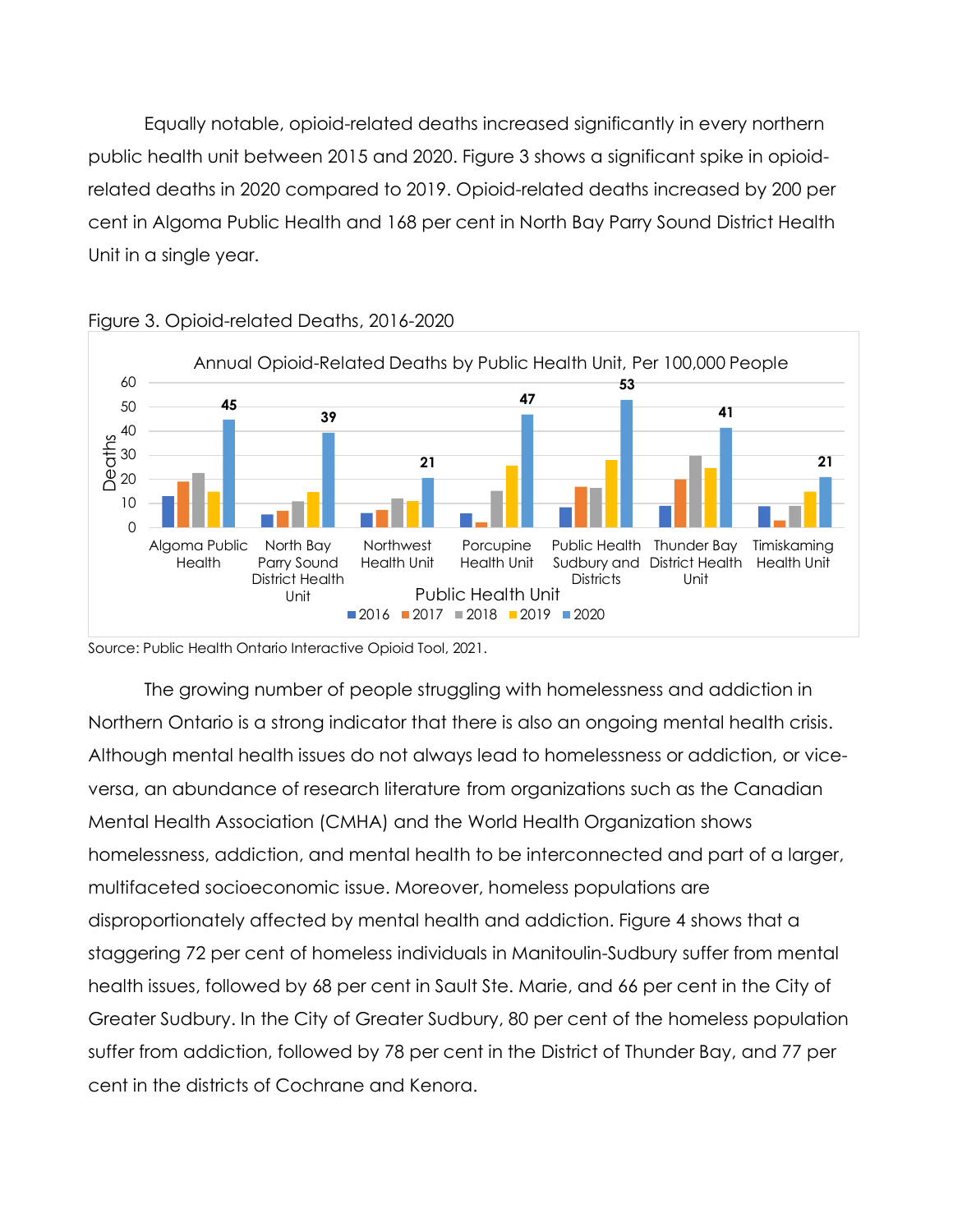

Figure 4. Homeless Individuals Struggling with Mental Health and Addiction Issues, 2021

It must be noted that mental health issues are not merely restricted to homeless individuals; they affect the general population in Northern Ontario. CMHA found that Northern Ontarians self-reported higher rates of depression than the provincial average (CHMA 2009, 2), and Figure 5 shows that, excluding North Bay Parry Sound District Health Unit, the number of Northern Ontarians who perceived their mental health as 'very good or excellent' is below the provincial average. These data suggest there is a need for mental health services and programs among many community members in the North.



Figure 5. Perceived Mental Health of Individuals, 2017-2018

Source: Author's calculations from Statistics Canada health characteristics, two-year period estimates, and census profiles, public health units, 2016 census.

Source: 2021 enumeration reports from DSSABs and City of Greater Sudbury.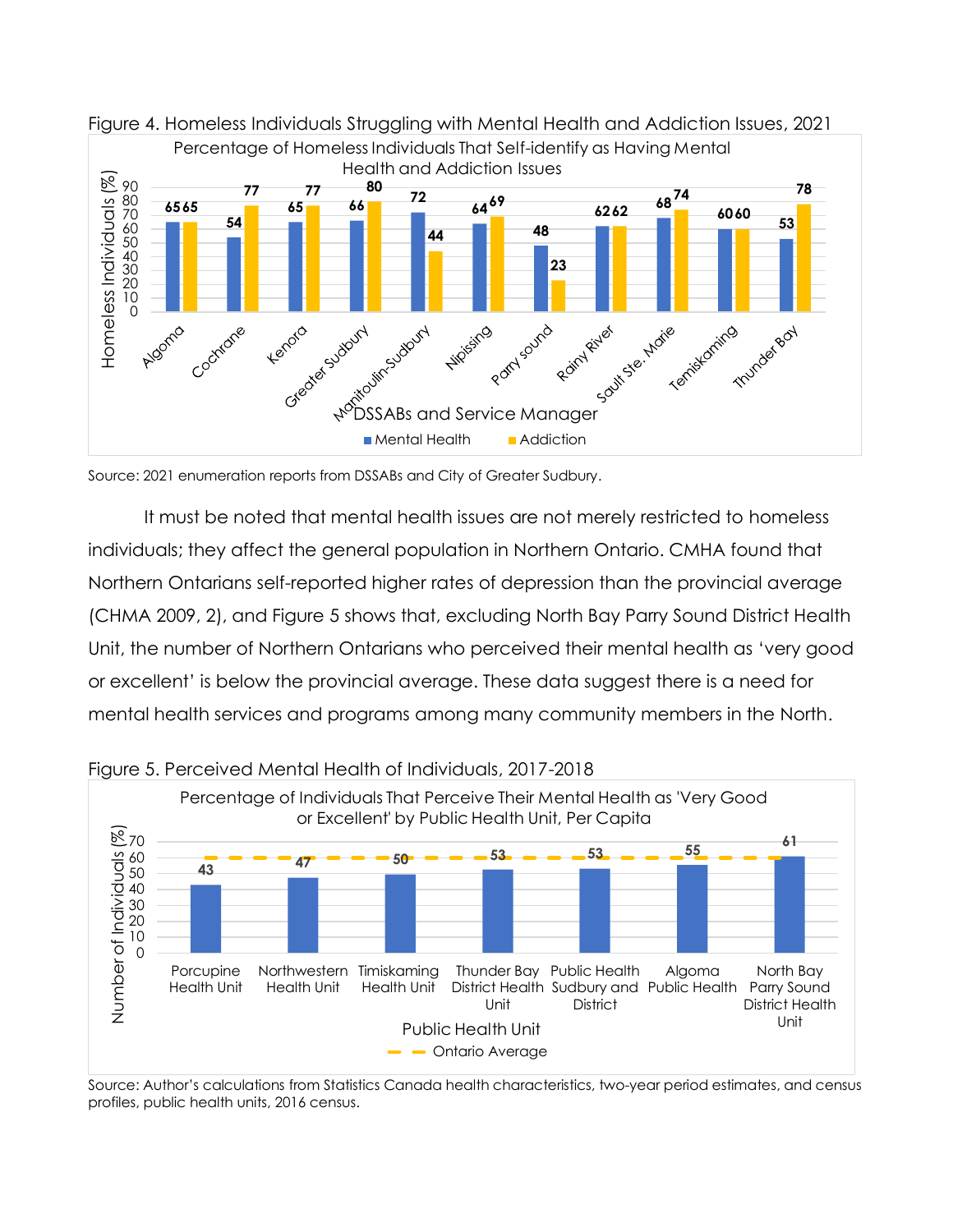### **The role and responsibility of government**

*The Constitution Act, 1867* and federal and provincial legislation and jurisprudence define the roles and responsibilities of all levels of governments regarding homelessness, addiction, and mental health issues. In terms of homelessness, the *Housing Services Act, 2011* states that the role of the provincial government is to provide general oversight and policy direction for "community-based planning and delivery of housing and homelessness services" (Government of Ontario 2021b). More specifically, the provincial government is required to "assess current and future local housing needs, plan for local housing and homelessness services to address needs, and measure and report on progress" (Government of Ontario 2021d). Furthermore, Article 92, Section 7 of the *Constitution Act, 1867* assigns the responsibility of public health to provincial governments. As homelessness, addiction, and mental health all fall within the domain of public health, provincial governments are responsible for "developing and enforcing legislation, regulation, standards, policies and directories" to solve these issues (Public Health Ontario 2020).

Municipal governments in Ontario play a unique role in community housing housing that is owned, operated, and subsidized by non-profit organizations, municipal governments, or DSSABs for low-income individuals or families (Government of Ontario 2021a)—compared to the rest of the country. Municipal governments have acted as local planning authorities, administrators of local community housing systems, and funders of housing benefits and rent since the province downloaded responsibility for community housing in 2001 and 2002 (Government of Ontario 2021d). In Northern Ontario, DSSABs—and the Consolidated Service Manager in the City of Greater Sudbury—are responsible for the development of housing stock and the delivery of homelessness prevention programs (AMO 2019c, 10). DSSABs must outline their housing strategy in a 10-year housing and homelessness plan, and this plan must include strategies that address the housing needs of communities and that are in line with provincial priorities (AMO 2019c, 11).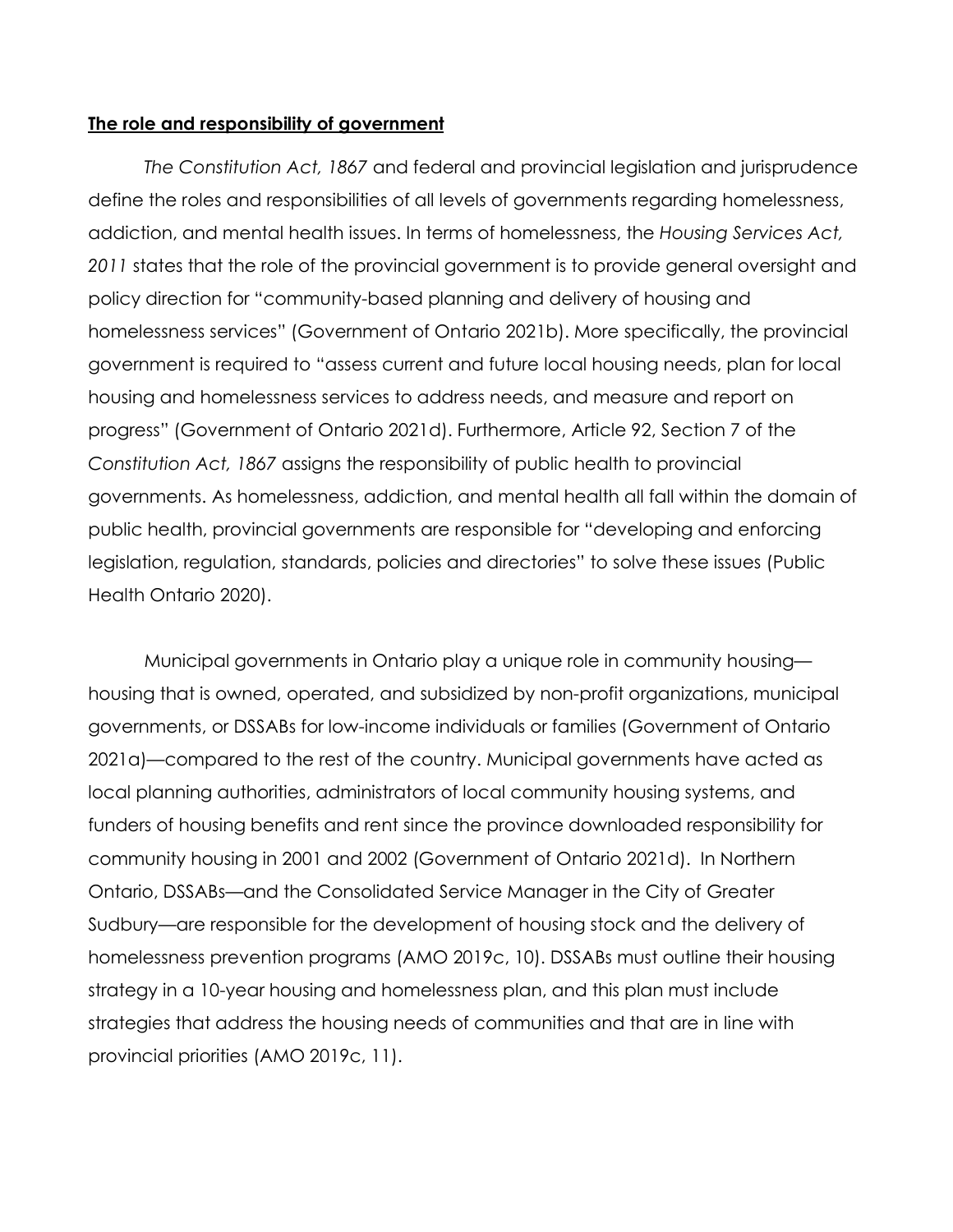For health care and public health services, municipal governments serve as employers for health services and as funding partners to the provincial government (AMO 2019b, 15). Under the *Health Protection and Promotion Act, RSO, 1990*, provincial and municipal governments are required to cost-share the financial burden of health services, with the provincial government covering 75 per cent of service fees and municipal governments covering the remaining 25 per cent (AMO 2019b, 15). Municipal governments also support public health units by providing a local lens to view policies and services (AMO 2019b, 15).

Despite well-defined roles for governments in Canada, municipal governments, as the ones 'on the ground,' face extraordinary pressure from their tax bases to solve homelessness, addiction, and mental health issues in the community. Some municipalities have contributed additional funds to address homelessness, addiction, and mental health, but many more municipalities in Northern Ontario do not have the fiscal capacity to do so. Tight budgets leave little—or no—funds for municipalities to spend on additional services and programs.

Figure 6 shows the percentage of non-financial assets accounted for within municipal budget surpluses. Where the percentage of non-financial or physical assets such as hospitals, schools, and community housing is equal to 100, the municipality is experiencing a major cash deficit as 100 per cent of their surplus represents their physical assets rather than available cash funds. Importantly, Figure 6 shows that many municipalities in Northern Ontario do not have the available cash—despite budget surpluses on paper—to spend appropriately on homelessness, addiction, and mental health.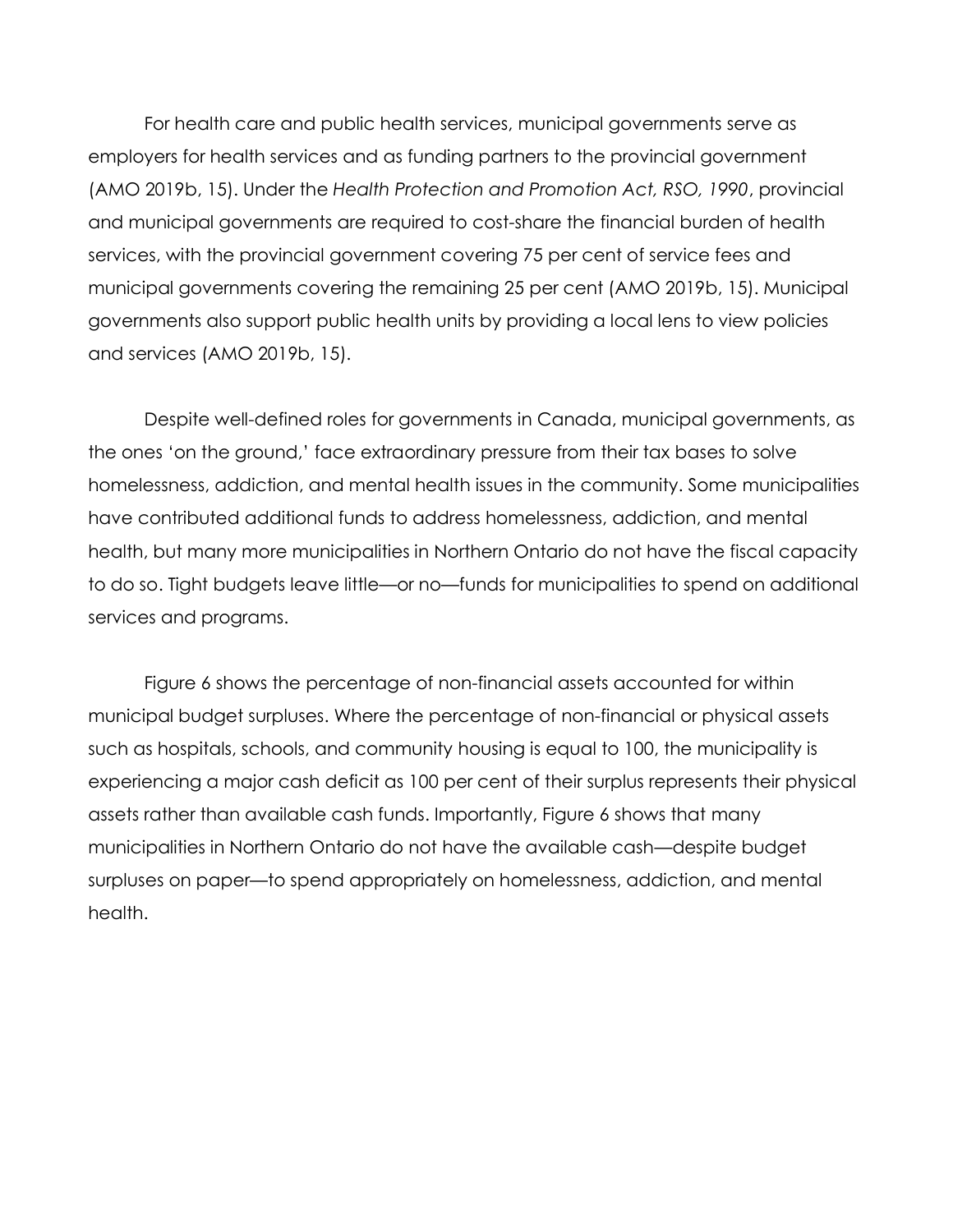

Figure 6. Percentage of Non-Financial Assets<sup>7</sup>, 2015-2020

Budget shortfall is part of a complex economic issue for many municipalities in Northern Ontario. Rural and remote municipalities do not have the fiscal capacity to generate large amounts of municipal revenue due to small tax bases, nor do they benefit from the efficiency of scale. Furthermore, important factors such as population totals, population density, diminishing subsidies for rural areas, and the number of service providers impact the cost-of-service delivery (Rizzuto 2020, 18).

# **Service gaps and policy strategies**

The current—and worsening—homelessness, addiction, and mental health crisis in Northern Ontario indicates that existing policies, services, and programs do not meet the needs of northern communities. The following section identifies eight evidence-driven strategies that governments can adopt to address the crisis in Northern Ontario. These strategies have been identified by the author based on an encompassing literature review of government policies, programs, and services, as well as community-led programs and services, around community housing and public health from within Ontario, Canada, and abroad.

Source: Author's calculations of net financial assets, end-of-fiscal-year total non-financial assets, and total accumulated surplus/(deficit) from municipal financial information returns.

 $^7$  Municipalities represented in Figure 6 were chosen as a representative sample size to describe the general fiscal capacity of municipalities in Northern Ontario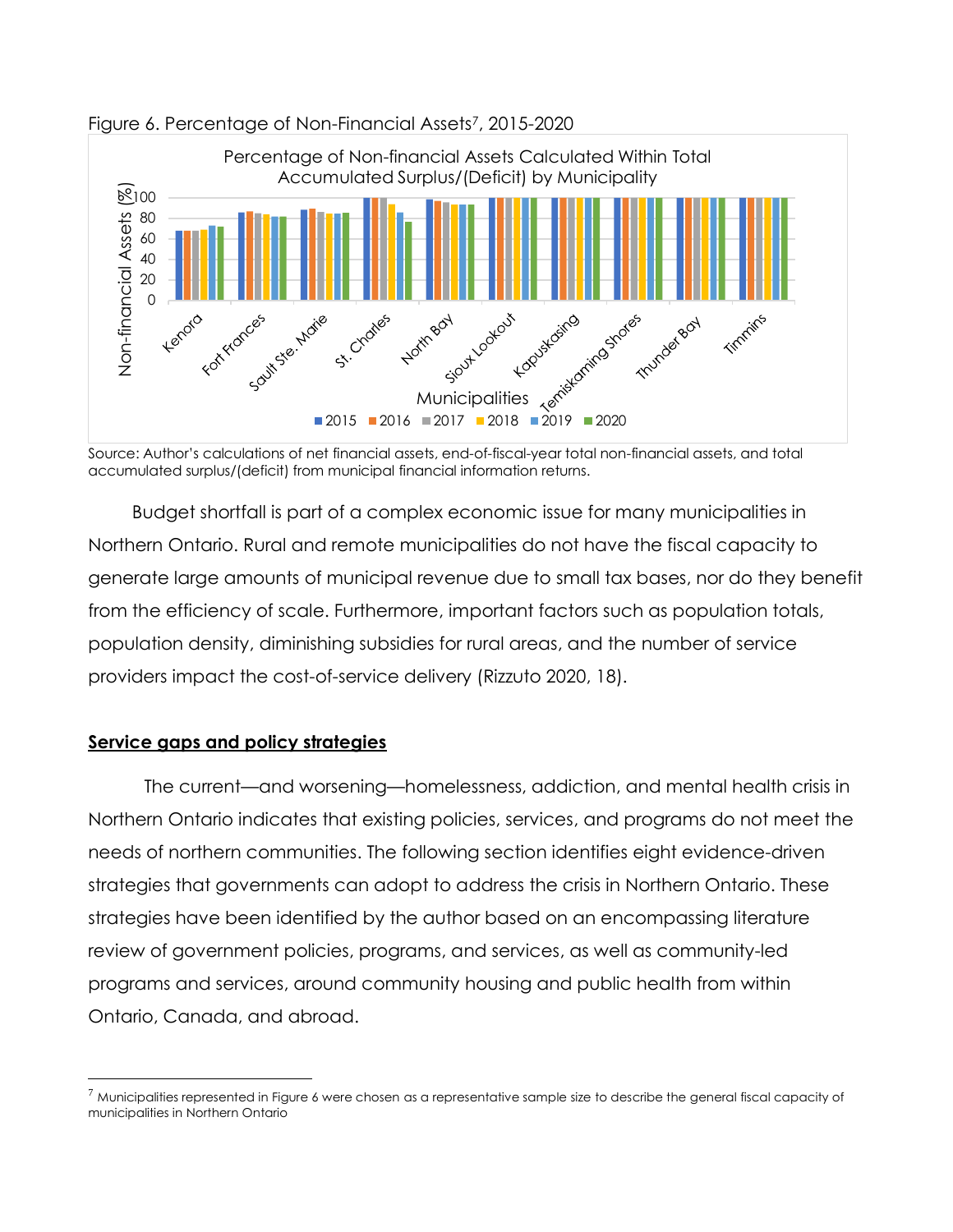## **1. Community housing waitlists**

A shortage of community housing has contributed to the growth of the homeless population in Northern Ontario (AMO 2019c, 5). Figure 7 shows long and stagnated waitlists for community housing in the North.



Figure 7. Community Housing Waitlist<sup>8</sup>, 2016-2020

Much of the community housing shortage can be attributed to the depletion of existing stock that is between 40 and 60 years old, and to stock that is overdue for routine maintenance and repairs (AMO 2019c, 23). As DSSABs struggle financially to keep up with the growing backlog of capital repairs, much-needed community housing units are left vacant despite growing demand (AMO 2019c, 24).

The most time-effective and financially responsible way to address the shortage of community housing in Northern Ontario is to maintain and repair the existing stock (AMO 2019c, 23). However, when the province downloaded community housing to municipalities, the transfer was completed without a corresponding transfer of adequate reserve funds for current and projected future capital repairs (AMO 2019c, 24). Although DSSABs do not have the fiscal capacity to properly address the backlog of capital

Source: Author's calculations from direct outreach to DSSABs and the City of Greater Sudbury, and Statistics Canada Census Division Population Projections for the corresponding years.

<sup>8</sup> Community housing waitlist data not available for the District of Kenora.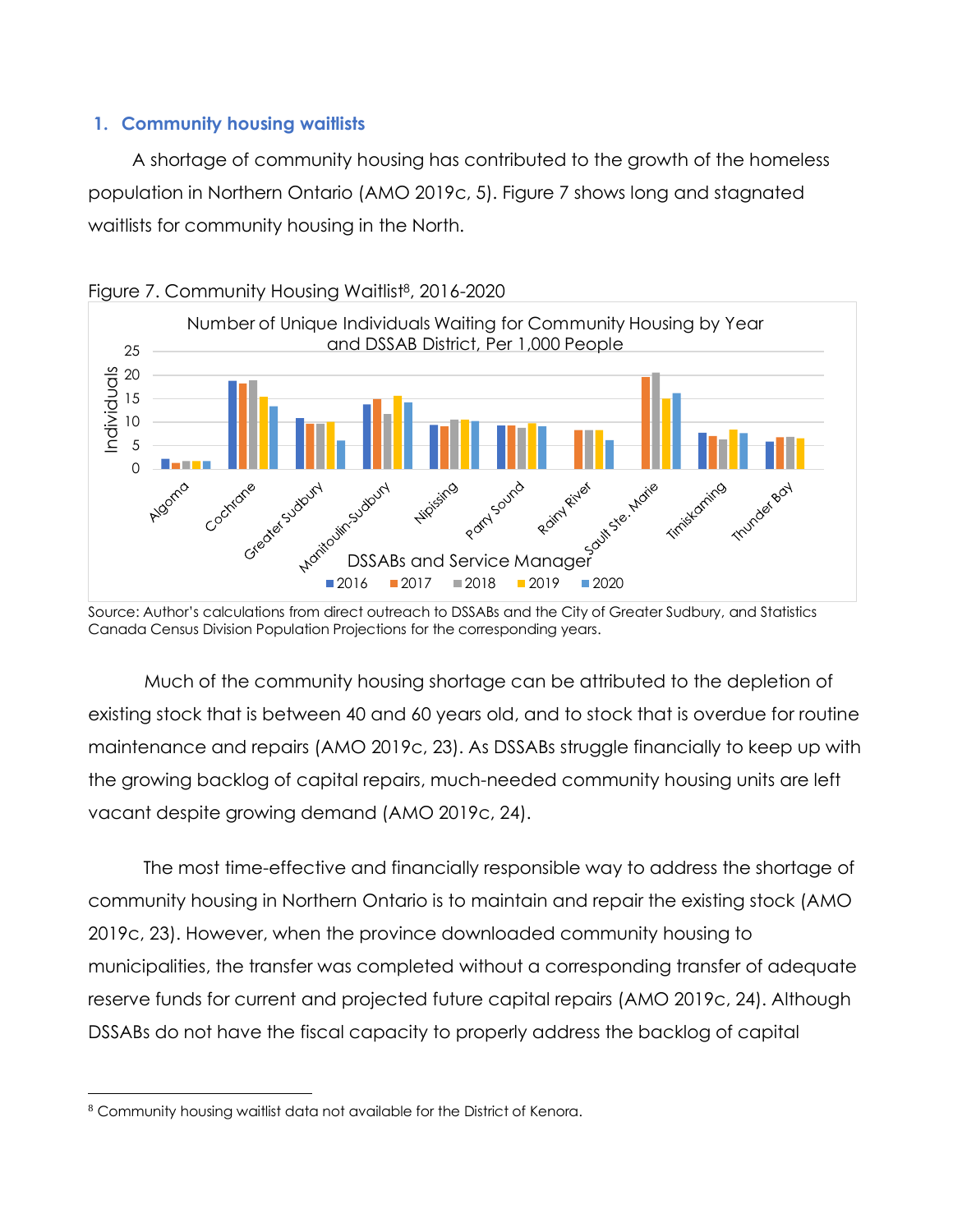repairs, federal and provincial governments do. Thus, these levels of government should provide DSSABs with the necessary long-term funding to address this long-standing problem. Ideally, funding should have a 10-year span so DSSABs can incorporate a capital repair strategy in their 10-year housing and homelessness plans and provide an update on progress in their 5-year review reports (AMO 2019c, 24).

## **2. Migration to service hubs**

Service hubs in Northern Ontario face unique challenges in terms of their homeless populations: the in-migration of people from surrounding rural and remote communities to access employment, education, and social and health services that do not exist in their communities. Removed from their familiar environments and support systems, migrants often find themselves without the financial means to support themselves or return to their communities and, thus, become dependent on emergency shelters and other social services. This in-migration of vulnerable people applies pressure to "the housing stock, the homeless shelters, and the social services as a whole" in service hub communities (KDSB 2014, 8). The districts of Kenora and Cochrane are particularly impacted by this migration trend. The District of Kenora includes 40 First Nations and a large unincorporated area, while the District of Cochrane includes seven First Nations, three unincorporated areas, and the only railway connection to the James Bay coast. In 2018, Thunder Bay DSSAB reported that 62 per cent of the homeless population within their service boundaries were migrants from surrounding areas (TBDSSAB 2018, 5).

## Case Study: Sioux Lookout

Sioux Lookout, also known as 'the Hub of the North,' is a major service hub in the District of Kenora. Sioux Lookout Meno Ya Win Health Centre, a regional hospital and extended care facility, serves the towns of Sioux Lookout, Pickle Lake, and Savant Lake as well as 28 First Nations (Sioux Lookout Meno Ya Win Health Centre 2021a). Collectively, the health centre provides health services for a population of 30,000 dispersed over 385,000 square kilometres (Sioux Lookout Meno Ya Win Health Centre 2021b). The health centre and Sioux Lookout's Out of the Cold Emergency Shelter, which both service roughly the same area and communities, are significantly under-resourced for the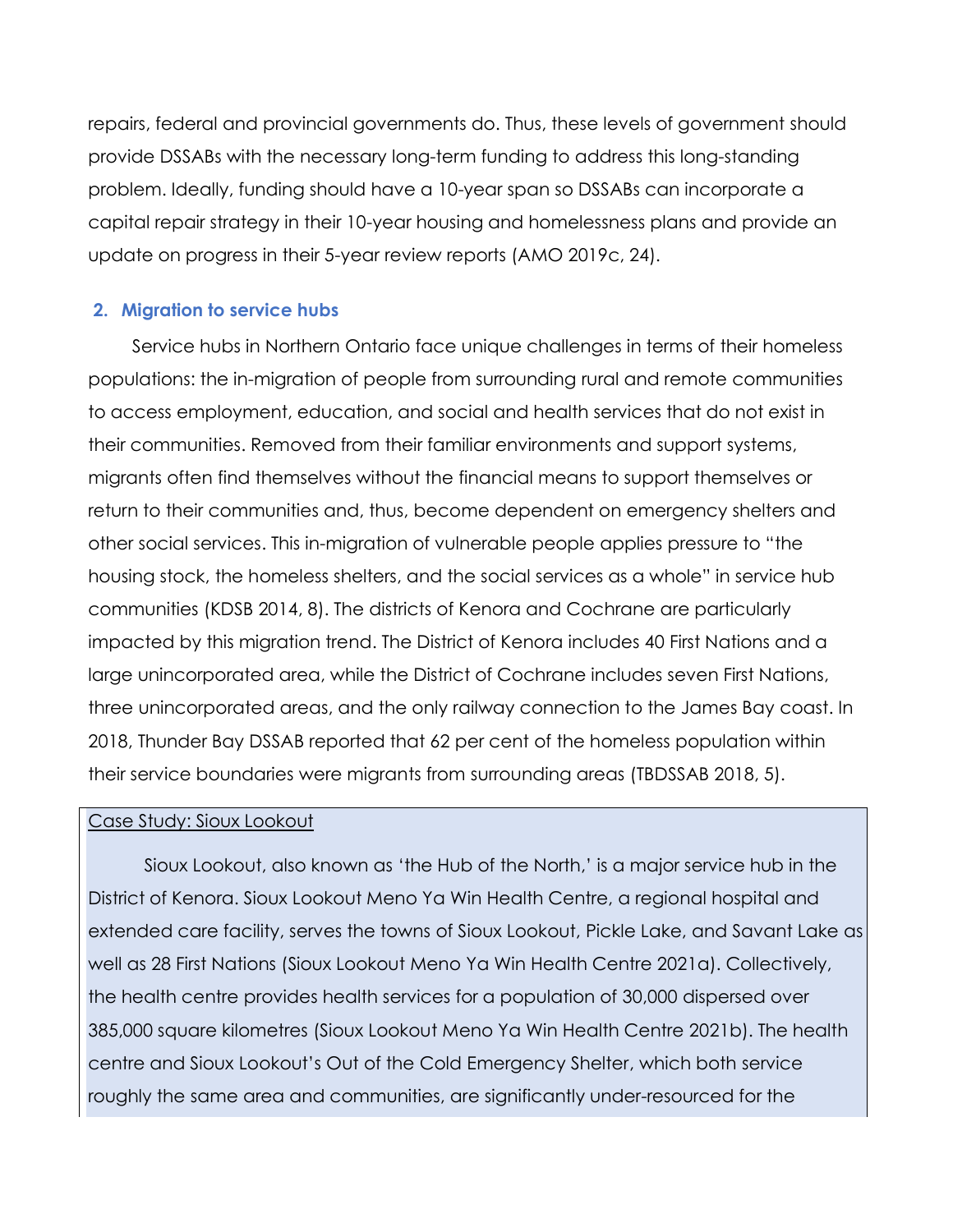population they serve (Municipality of Sioux Lookout 2021, 20). Currently, the William "Bill" George Extended Care Unit operates with 20 beds, amounting to one bed per 1,500 people. In 2019, 768 unique individuals slept at the Out of the Cold Emergency Shelter amounting to 15 per cent of Sioux Lookout's population—for a total of 5,000 person night stays annually (Municipality of Sioux Lookout 2021, 20). If this ratio was true for Toronto, it would mean 439,500 unique individuals stayed at an emergency shelter in one year, compared to the *actual* number: 3,876 (City of Toronto 2018, 7). Of course, it's not accurate to say 15 per cent of Sioux Lookout's population stayed at the emergency shelter; it was a mix of migrants from within the District of Kenora and residents of the town.

To ensure service hubs in Northern Ontario have adequate resources for their service areas, an amendment could be made by the provincial government to the *Health Protection and Promotion Act, 1990*. This amendment should define a 'Northern Service Hub' and mandate the provincial government to provide additional support to these communities through reserve funds or the like.

# **3. Medical professionals**

According to *Rural and Northern Community Issues in Mental Health*, a CMHA report, Northern Ontarians are disadvantaged by "limited availability and access to primary health care, specialists, hospitals and community services and supports" (CMHA 2009, 3). In 2010, the report's publication date, CMHA identified 34 northern communities that the Ministry of Health and Long-Term Care (MOHLTC) considered to be "an area of high physician need." As of December 2021, this list has grown to 163 northern communities, encompassing the entirety of Northern Ontario (MOHLTC 2021). The MOHLTC bases this list on a variety of compelling factors, including "long-standing challenges in recruiting and retaining physicians, low health care provider-to-population ratios, travel time to reach service providers, and local demand for services" (CHMA 2009, 3). The scarcity of general physicians in the North acts as a major barrier to the establishment of necessary addiction and mental health services, such as medical detox centres and treatment facilities (Turner 2021). Northerners struggling with addiction are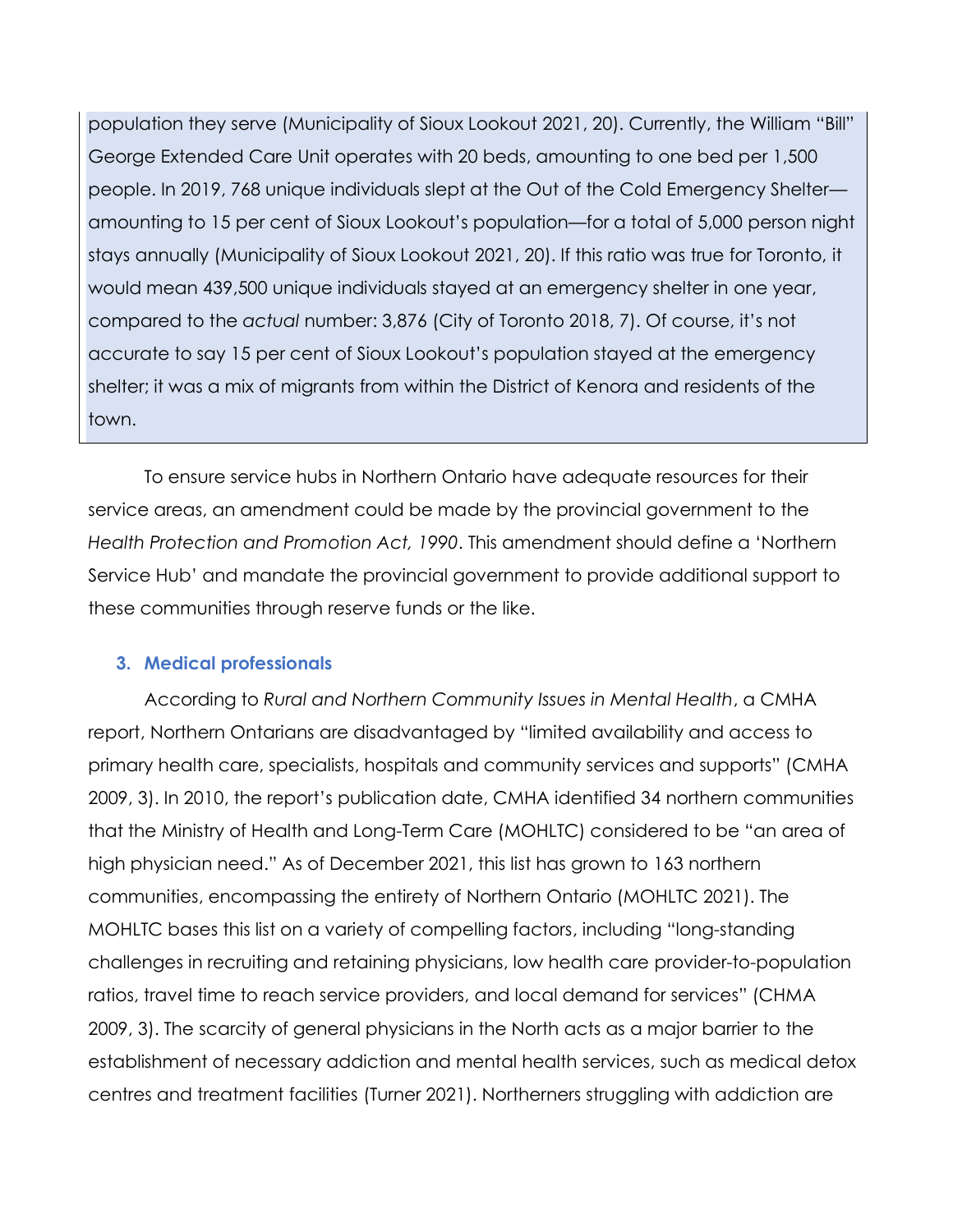often sent to treatment facilities in Thunder Bay, Winnipeg, or Southern Ontario, separating them from their support systems and setting them up to fail (Turner 2021).

The European Union faces many similar challenges to Northern Ontario and Canada when it comes to the shortage of health care workers. All member states expressed serious concerns about the sustainability and robustness of their health sectors due to demographic shifts, increased demand for services, an aging workforce, and recruitment and retention of health care workers (JAHWF 2016, 2). To enable strategic planning and informed decision-making, the EU established Joint Action Health Workforce Planning and Forecasting (JAHWF). This three-year project has a mandate to collect intelligence and data from health sectors in the EU by "monitoring timely data, identifying mobility trends, estimating future skills and competencies that health workers will need, encouraging cooperation to find possible solution on expected shortages, and health workforce planning and forecasting on policy decision making" (Nordic Council of Ministries 2014, 36). By conducting research on the most advanced planning methodologies, JAHWF has enabled two pilot programs – one in Italy and one in Portugal – and a feasibility study in Germany (Health Workforce EU 2021). The Canadian Federation of Nurses Unions has called on the federal government to lead a similar taskforce in Canada to investigate "new staffing models and other pilot projects," and address underlying and systematic retention issues (Yun 2021).

Additionally, there is opportunity for government and others to support the work of the Northern Ontario School of Medicine and its physician recruitment efforts. The Physician Workforce Strategy has the goal of "linking human health resources to Northern Ontario's needs" (NOSM n.d.). According to data collected in June 2021, 325 physicians are in demand across Northern Ontario, particularly family physicians and rural generalists (NOSM n.d.).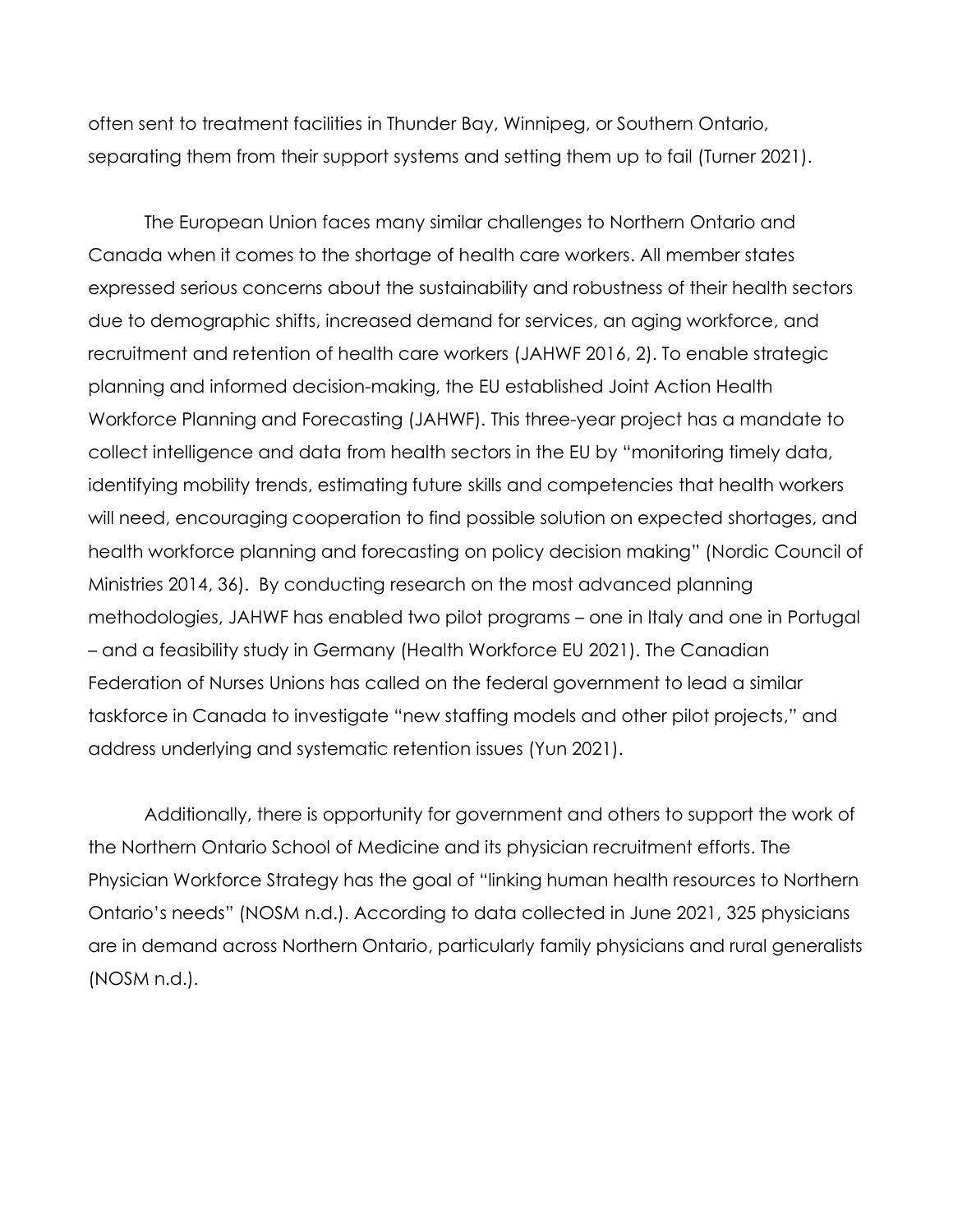## **4. Housing First programs**

'Housing First' is a multidisciplinary homelessness strategy that prioritizes the rapid placement of the most vulnerable individuals and families into housing with no preconditions (Gaetz, Scott, and Gulliver 2013, 18). Since gaining popularity in the 1990s, Housing First is now described as a 'best practice' for ending homelessness in Canada, in the United States, and around the world (Homelessness Hub 2021). In 2008, the federal government committed \$110 million to conduct a four-year, five-city research project on Housing First—the world's most extensive study on Housing First programs at that time (Mental Health Commission of Canada 2014, 6). Each of the five cities—Vancouver, Winnipeg, Toronto, Montreal, and Moncton—focused on specific subpopulations, such as individuals struggling with substance abuse in Vancouver and the urban Indigenous population in Winnipeg. The study found that 80 per cent of the 1,000 randomized participants remained housed after one year (Homelessness Hub 2021). Moreover, a 2013 study of eight Housing First programs (Vancouver, Hamilton, Lethbridge, Victoria, Fredericton, Edmonton, and two in Calgary) by the Canadian Homelessness Research Network, the Homeless Hub, and the Government of Canada reported similar findings. In Vancouver, the study found that no program participants were discharged to the streets within a four-year period (Gaetz, Scott, and Gulliver 2013, 67). In Hamilton, 74 per cent of participants remained housed after six months and 90 per cent of this group remained housed after 12 months (Gaetz, Scott, and Gulliver 2013, 80). In Lethbridge, the study revealed that 90 per cent of participants remained housed within a 12-month period (Gaetz, Scott, and Gulliver 2013, 95). In Victoria, 73 per cent of participants remained housed within a two-year period (Gaetz, Scott, and Gulliver 2013,106). In Fredericton, 93.5 per cent of participants remained housed after six months, while 86 per cent of participants remained housed within a three-year period (Gaetz, Scott, and Gulliver 2013, 132). In Calgary, 92 per cent of participants in one program remained housed within a five-year period; in the other program, 80 per cent of participants remained housed for at least 12 months (Gaetz, Scott, and Gulliver 2013, 52).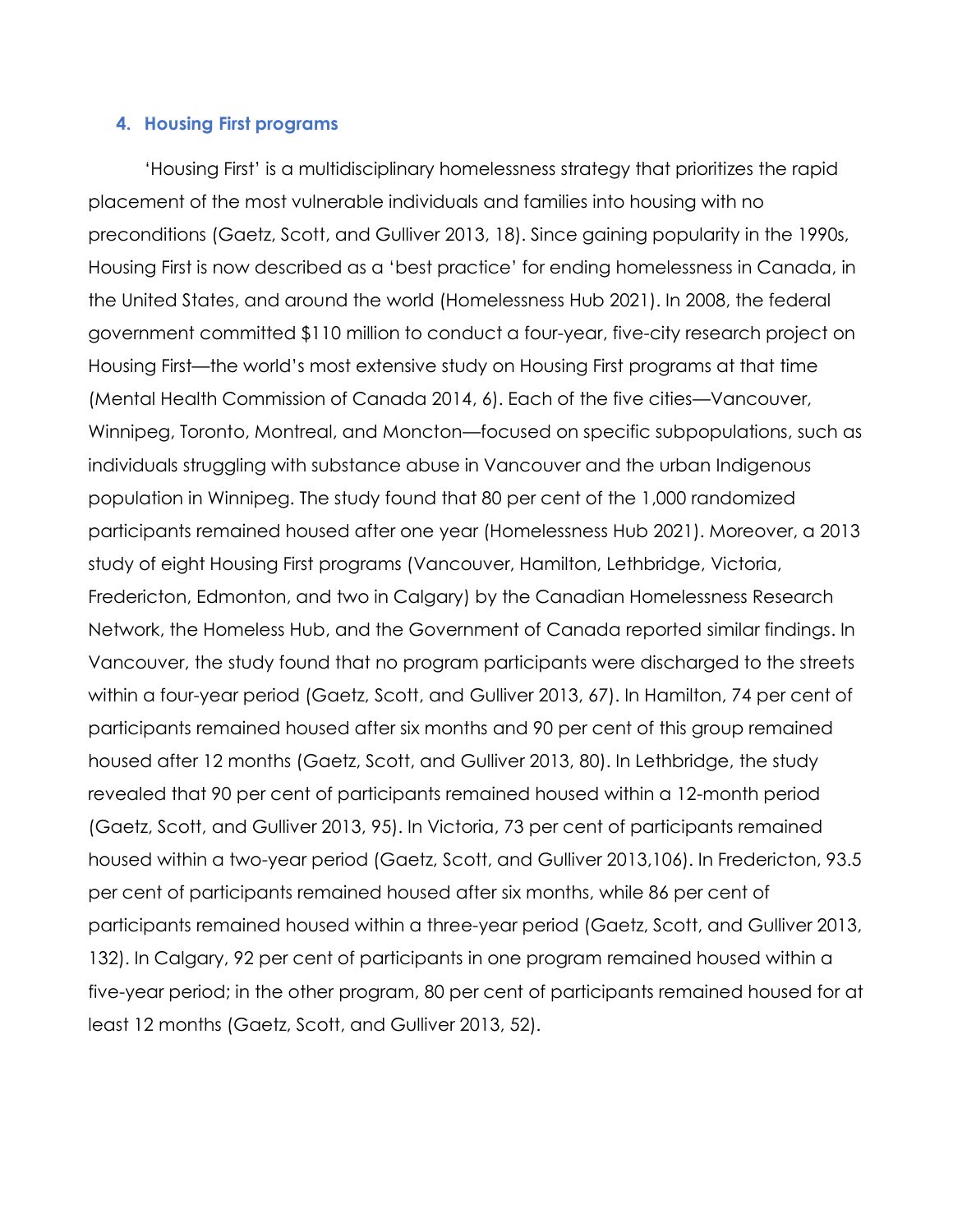In October 2020, the federal government launched the Rapid Housing Initiative (RHI) through the Canada Mortgage and Housing Corporation (CMHC) to support Housing First programs. The federal government committed \$1 billion in 2020 for 3,000 affordable housing units; in the 2021-22 budget, it made a second commitment: \$1.5 billion for a minimum of 4,500 affordable housing units. Seven First Nations in Northern Ontario have received \$21 million collectively in funding from the RHI to build 85 new homes, but more communities – First Nations and other municipalities – can be supported. Moreover, RHI funding should support existing Housing First programs in the North, such as Housing Now, a program established in 2020 by Cochrane DSSAB in partnership with the Canadian Mental Health Association.

## **5. Culturally sensitive community housing**

A significant proportion of the homeless population in Northern Ontario self-identify as Indigenous. Figure 8 shows Indigenous peoples account for over 60 per cent of the homeless population in four Northern districts and in Sault Ste. Marie. In the District of Kenora, 88 per cent of the homeless population self-identify as Indigenous, followed by 82 per cent in the District of Cochrane, 78 per cent in the District of Rainy River, 68 per cent in the District of Thunder Bay, and 64 per cent in Sault Ste. Marie. Despite Indigenous peoples accounting for an overwhelming proportion of the homeless population in the North, there are limited culturally sensitive services and programs to address their specific needs.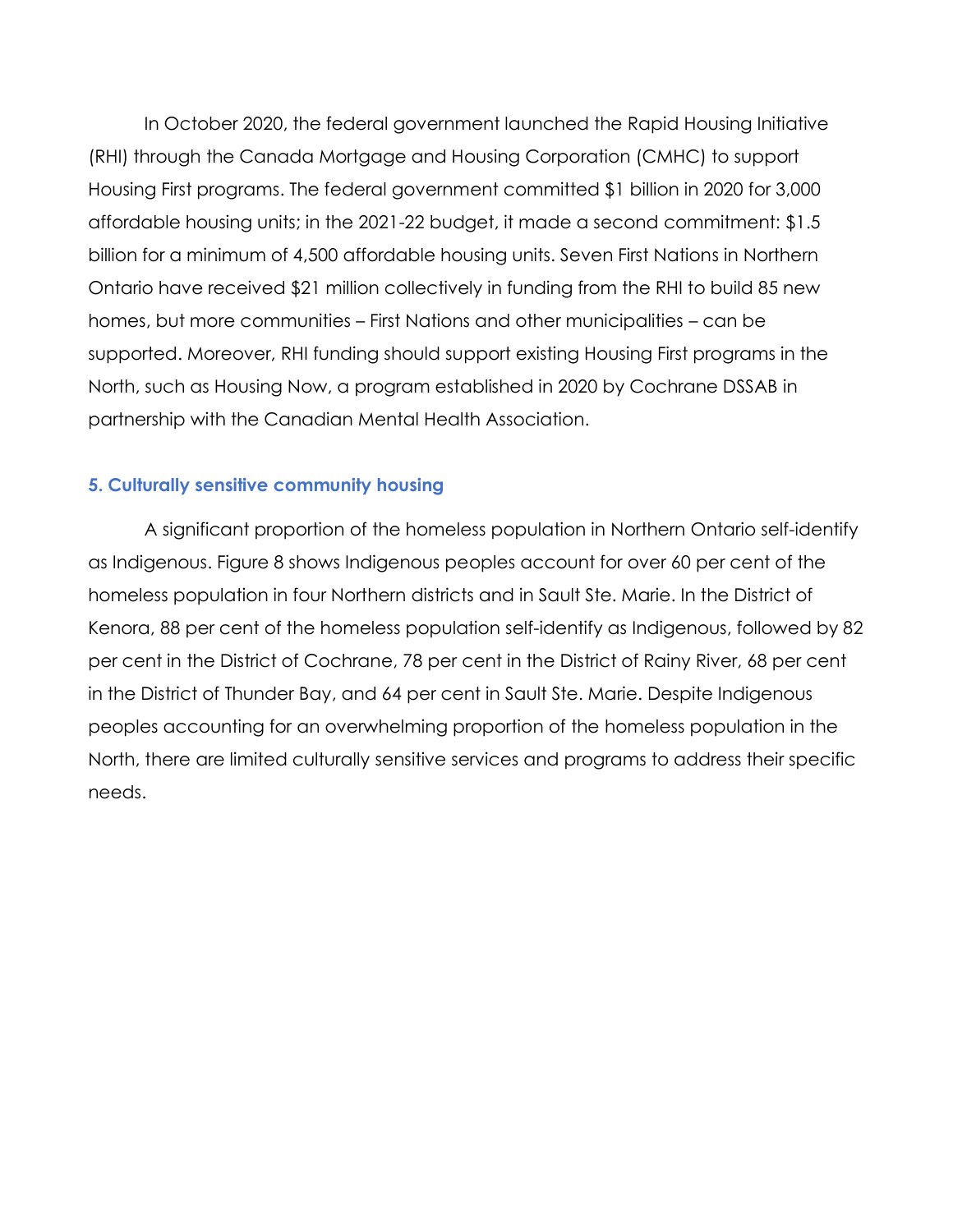



Source: 2021 enumeration reports from DSSABs and City of Greater Sudbury.

To tackle this problem, Kenora District Services Board (KDSB), Ontario Aboriginal Housing Services, North West Local Health Integration Network, Sioux Lookout Meno Ya Win Health Centre, and Nishnawbe-Gamik Friendship Centre co-led a project that opened a 20-unit community housing facility in Sioux Lookout. The facility offers culturally sensitive and easily accessible programs and services for Indigenous peoples (KDSB 2018, 21). This facility has reduced 911 calls to Ontario Provincial Police (OPP) in Sioux Lookout by 90 per cent (Helwig 2021). A similar project is underway for a new 30-unit facility in the City of Kenora, while discussions have recently begun between the District of Sault Ste. Marie Social Services Administration Board and OAHS for another 30-unit facility in Sault Ste. Marie (Helwig 2021).

These facilities align with the commitments made by the provincial government in the *Roadmap to Wellness* to continue to work with Indigenous peoples and communities to co-develop services and programs that "enable Indigenous clients to access highquality, culturally appropriate mental health, addictions and well-being services" (Government of Ontario 2020c). They *also* align with the goals of the RHI. As such, supporting the existing facilities and the expansion of similar facilities across Northern Ontario is an easy win for the provincial and federal governments in supporting Indigenous peoples struggling with homelessness, addiction, and mental health issues.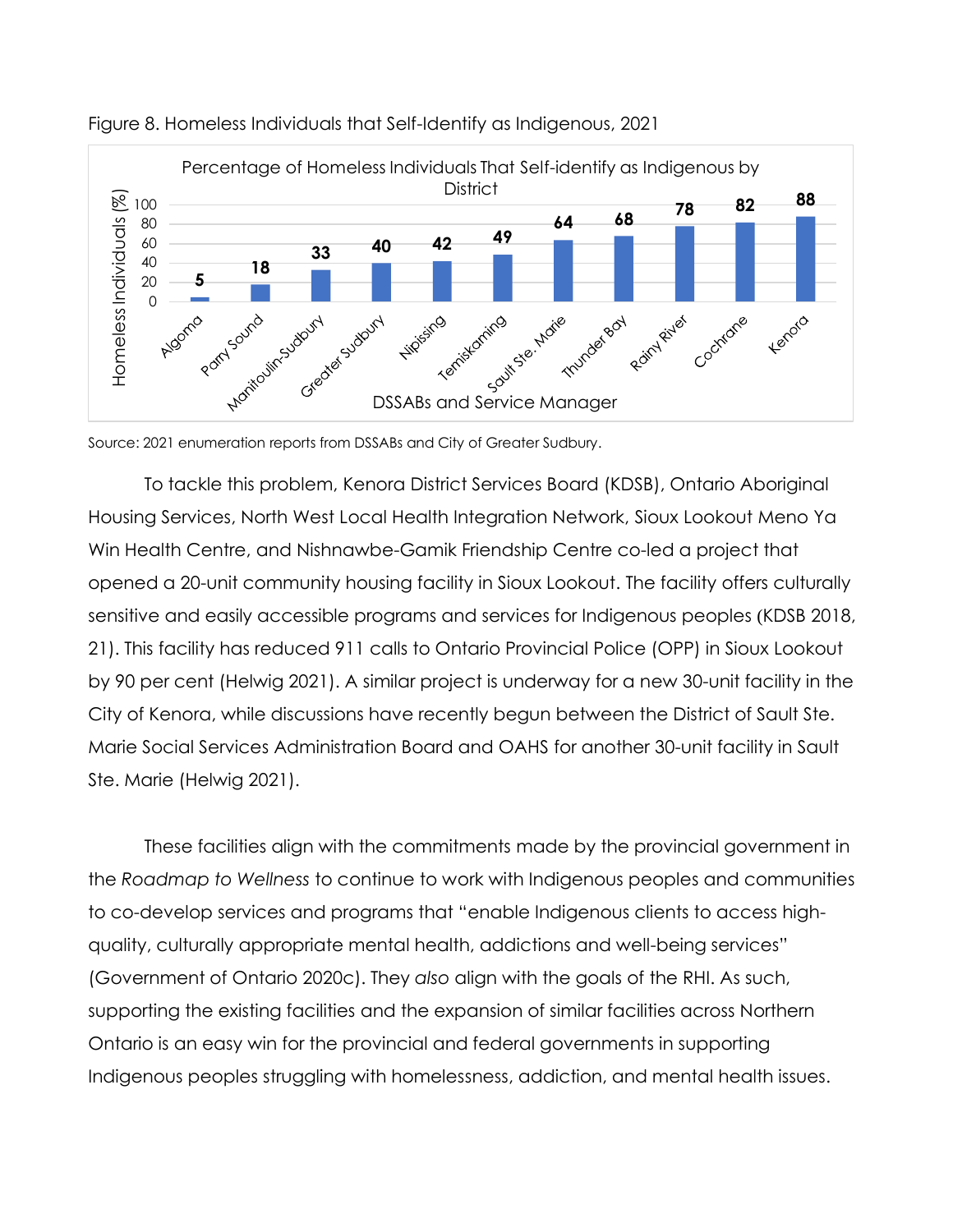## **6. Northern Centre of Excellence for Addiction and Mental Health**

In March 2020, the provincial government announced a new action plan to address mental health and addiction in Ontario with a more coordinated approach. The plan, outlined in the *Roadmap to Wellness*, introduces the establishment of the Mental Health and Addictions Centre of Excellence. As the "central point of accountability and oversight for mental health and addictions care" in Ontario, the Mental Health and Addictions Centre of Excellence will strive to standardize and monitor service delivery, report on performance, and provide support to health professionals (Government of Ontario 2021c).

Northern Ontario, however, faces unique challenges compared to the rest of the province, and these must be considered by the provincial government before the establishment of a new standardized and centralized system of care for Ontario. Although the *Roadmap to Wellness* addresses many addiction and mental health issues in Northern Ontario, the implementation and delivery of these services must look different in the North for them to be effective. In recognition of the challenges of service delivery due to sparse populations within a large geographical region, there is robust support in Northern Ontario for the establishment of a Northern Centre of Excellence for Addiction and Mental Health. An engagement process conducted by the Centre for Rural and Northern Health Research and the Thunder Bay Drug Strategy found that 95 per cent of the 216 participants from six engagement areas—social services, education, peer, health care, policy, and justice—and 65 Indigenous organizations support the establishment of a Northern Centre of Excellence (Lakehead University 2018, 4). As the *Roadmap to Wellness* remains in the development phase, there is an opportunity for the provincial government to consult with Northern decision-makers and reassess the benefits of establishing a Northern Centre of Excellence.

## **7. Interfacility transportation**

The opioid crisis is putting severe strain on municipal paramedic services. In the third quarter of 2021, Superior North Emergency Medical Services answered 187 opioid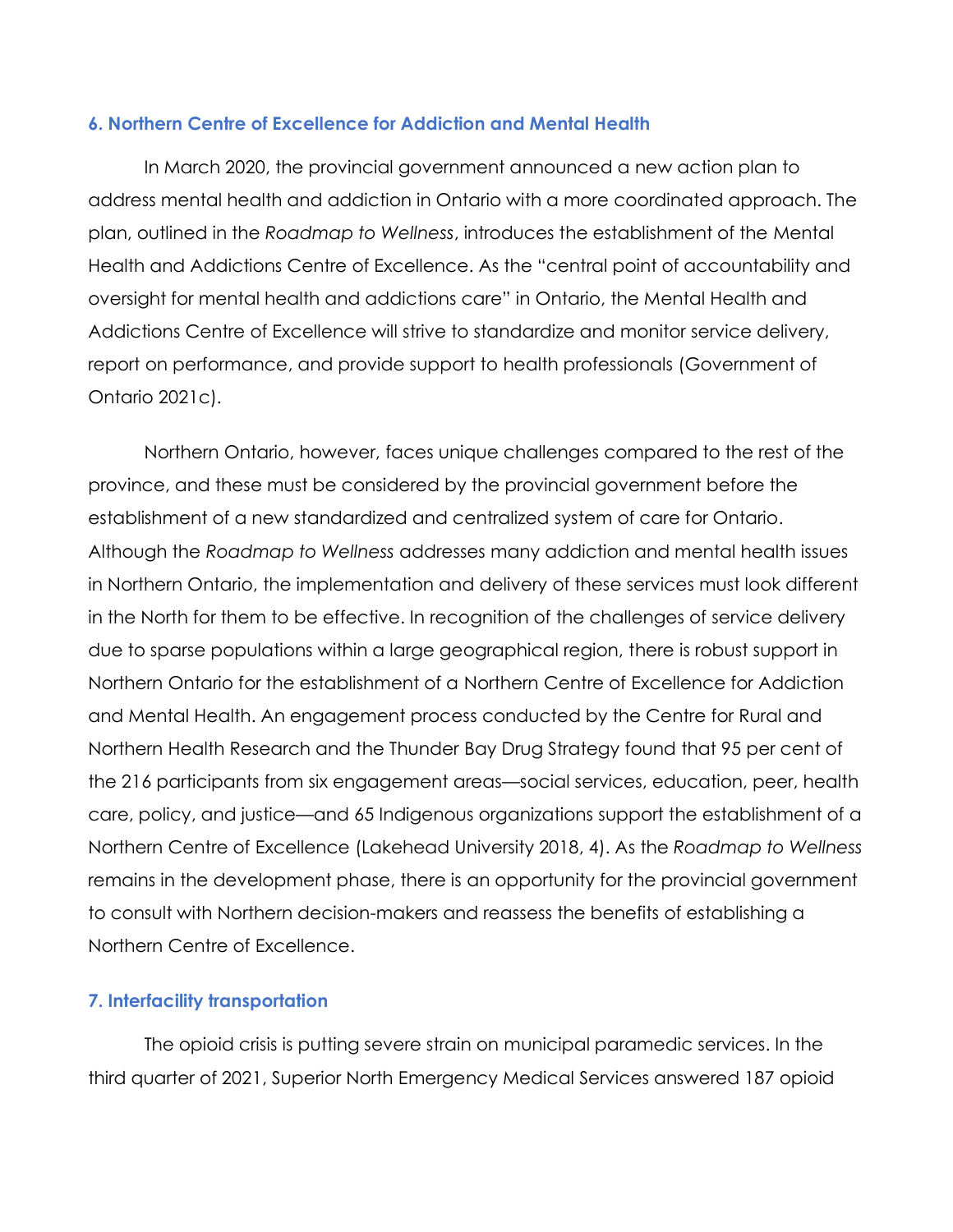overdose calls—the highest amount ever recorded in the District of Thunder Bay (Public Health Ontario 2021a). Similarly, the District of Cochrane is projected to surpass last year's total of 269 emergency medical services calls; by October 2021, 259 calls had been recorded (Porcupine Health Unit 2021). Adding to their workload, paramedics in Northern Ontario are uniquely required to assist in "non-urgent transfers of low-acuity patients between health facilities," often delaying their response time for emergency calls as resources are extremely limited (AMO 2019a, 6). Interfacility transfers are a costly expense for municipal governments, and are avoided in other areas of the province through contracts with private and non-profit operators that are funded by the province (AMO 2019a, 6)

To alleviate the workload of paramedics and solve a long-standing issue in the North, this commentary supports the recommendation by AMO in their report *A Compendium of Municipal Health Activities and Recommendations* that the provincial government provide and fund a third-party operator for interfacility patient transfers in Northern Ontario. It should be noted that this commentary seconds the additional recommendation that municipal paramedic services should only be used in situations where there is no alternative and, when this occurs, the cost should be reimbursed from the provincial government to municipalities from Local Health Integration Networks (AMO 2019a, 6).

## **8. Mobile crisis intervention teams (MCIT)**

Police officers are ill-equipped to handle an increasing number of service calls involving individuals experiencing mental health crises, resulting in a 'revolving door' phenomenon "where police have frequent contact with the same individuals who are often unable to access long-term, appropriate care" (Semple et al. 2021, 3). These calls drain police resources due to their frequency and time-consuming nature as officers are typically required to remain in EDs with individuals apprehended under the *Mental Health Act* until they have been seen by a physician (Semple et al. 2021, 4).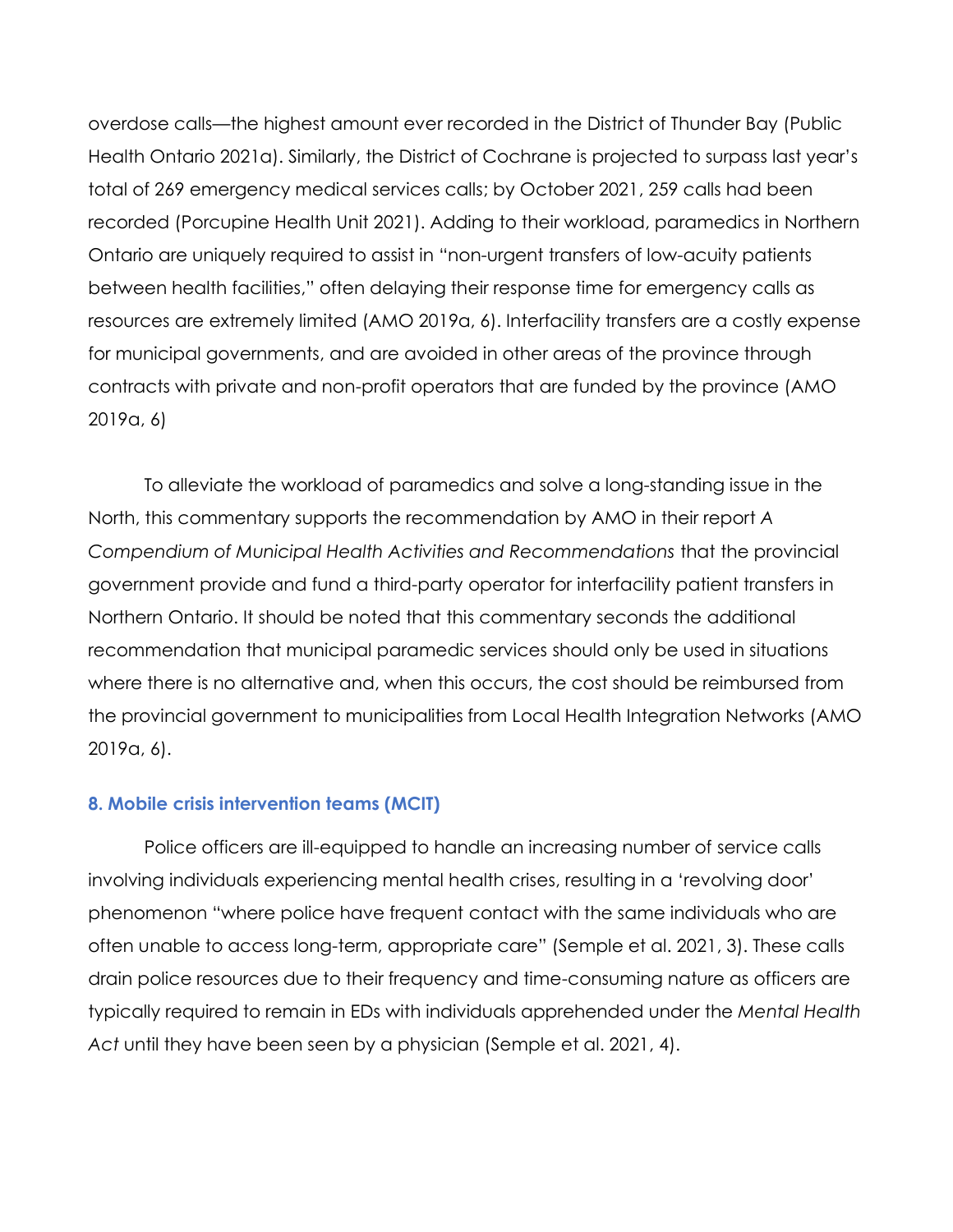The MCIT model, which pairs an experienced mental health professional with a police officer, has been implemented with tremendous evidence-based success in many cities across Ontario and Canada. MCIT models have proven to relieve pressure on police officers and provide better support to people in crisis. A study of South Simcoe's Crisis Outreach and Support Team (COAST) conducted by South Simcoe Police Service (SSPS) in partnership with CMHA and York Support Services Network found the implementation of COAST contributed to fewer apprehensions and significantly more resources provided to people in crisis (Semple et al. 2021, 4). Moreover, the study found COAST provided significant economic benefits for SSPS. Reduced call times for patrol officers responding to mental health calls resulted in savings of \$47.43 per call and SSPS also saved on calls where COAST responded compared to patrol officers (Semple et al. 2021, 14). A similar study conducted in Thunder Bay of the Joint Mobile Crisis Response Team Pilot Project (JMCRT) by Thunder Bay Police Service, Thunder Bay Regional Health Sciences Centre, and CMHA also found reductions in the number of apprehensions and the time officers spent in EDs. Since 2018, JMCRT has been successful in diverting 661 people from EDs and 131 from police custody (Human Services & Justice Coordinating Committee 2021).

As part of the \$18.3 million commitment made by the provincial government in 2019 to support Ontario's first responders in the *Roadmap to Wellness*, a pilot project for four new mobile mental health and addictions clinics was announced, with one set to open in Northern Ontario on Manitoulin Island. In June 2021, OBCM called on the federal government to address the mental health crisis through the establishment of a consistent provincewide MCIT program based on its "tried and true" success – a position supported by this paper (OBCM 2021). Federal, provincial, and municipal governments should work collaboratively to introduce MCIT in communities across Northern Ontario.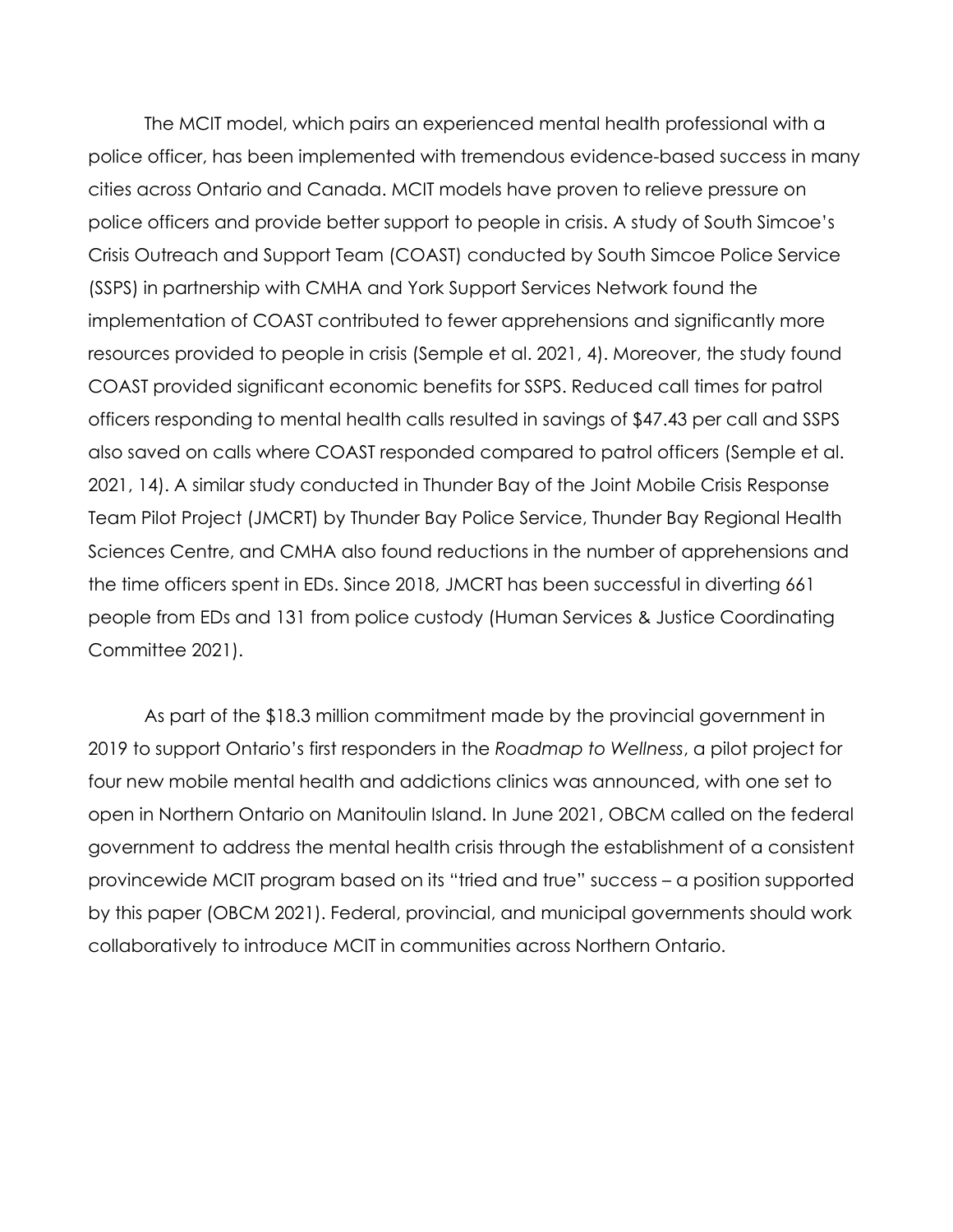## **Conclusion**

Current government efforts are not enough to address the worsening homelessness, addiction, and mental health crisis in Northern Ontario. Thus, all levels of government must commit to new strategies for Northern Ontario. The strategies identified in this paper have been proven successful, with evidence-based data, in reducing homeless populations and addressing those struggling with addiction and mental health issues. These data also show the economic benefits of the suggested strategies. It should be noted that the eight strategies align with commitments already made by the federal and provincial governments and, therefore, should be supported wholeheartedly and without reservation.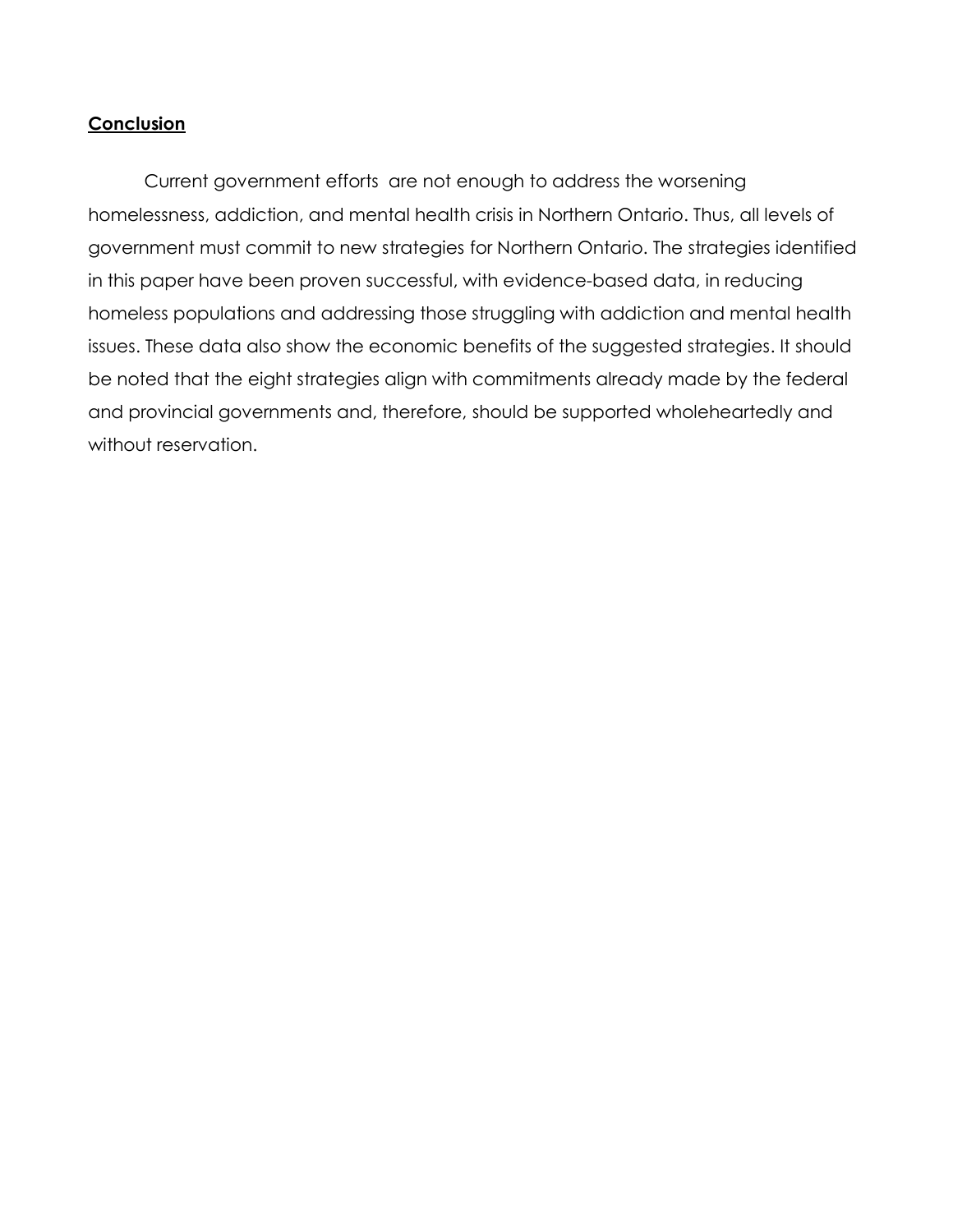## **Appendix A**

Association of Municipalities of Ontario (AMO) Canadian Mental Health Association (CHMA) Canadian Mortgage and Housing Corporation (CMHC) Crisis Outreach and Support Teams (COAST) District Social Services Administration Board (DSSAB) Emergency Department (ED) Federation of Northern Ontario Municipal Association (FONOM) Joint Action Health Workforce Planning and Forecasting (JAHWF) Joint Mobile Crisis Response Team Pilot Project (JMCRT) Kenora District Services Board (KDSB) Ministry of Health and Long-Term Care (MOHLTC) Mobile Crisis Intervention Teams (MCIT) Northwestern Ontario Municipal Association (NOMA) Northern Ontario School of Medicine (NOSM) Northern Ontario Service Deliverers Association (NOSDA) Ontario's Big City Mayors (OBCM) Ontario Provincial Police (OPP) Point-in-Time (PiT) Counts Rapid Housing Initiative (RHI) South Simcoe Police Service (SSPS) Thunder Bay District Social Services Administration Board (TBDSSAB)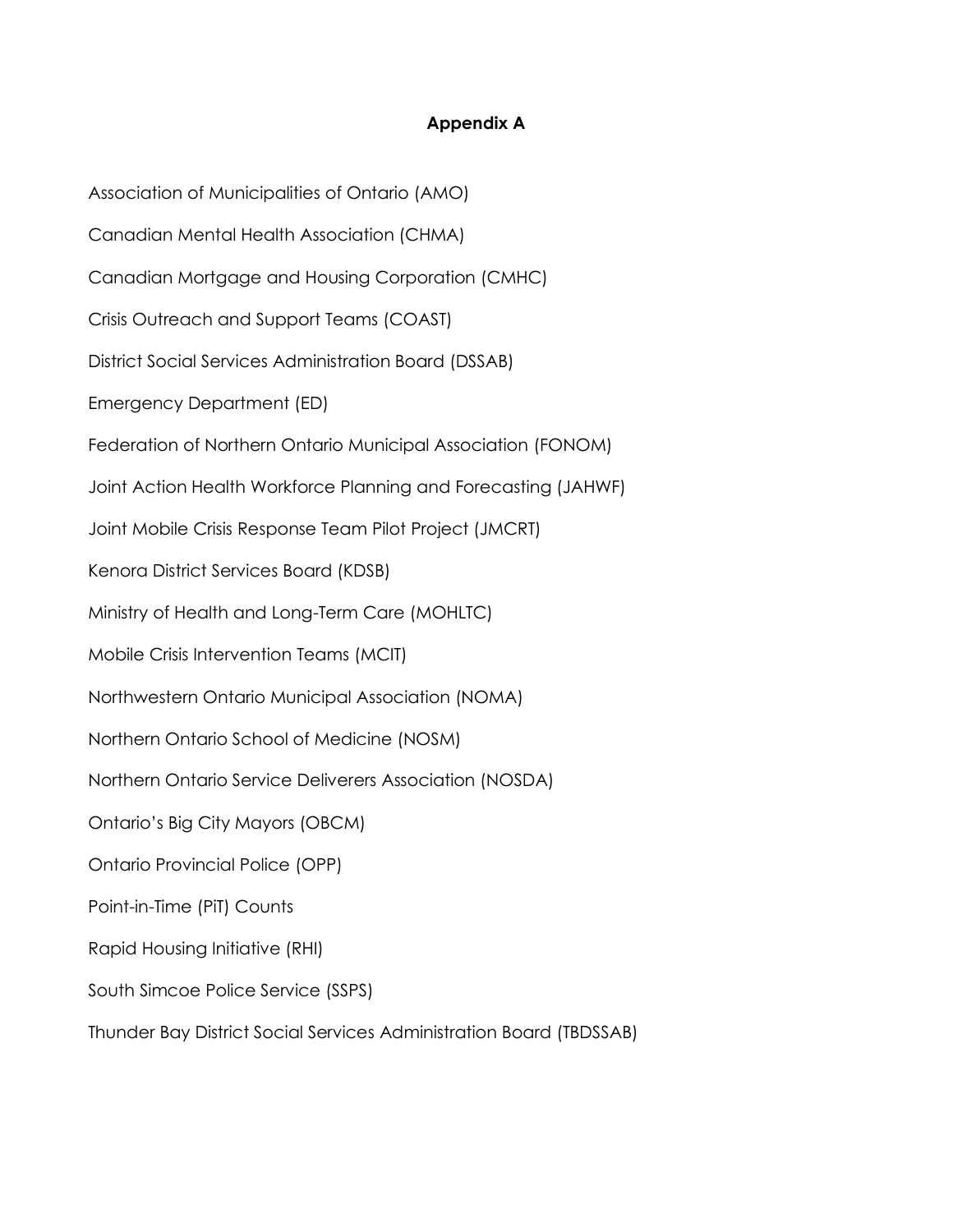#### **References**

Arangio, Sergio. "New homeless program in Timmins aims to put 'housing first'." *CTV News,*  July 10, 2020.

https://northernontario.ctvnews.ca/new-homeless-program-in-timmins-aims-to-put-housingfirst-1.5019820.

- Association of Municipalities of Ontario. *A Compendium of Municipal Health Activities and Recommendations*. Toronto: Association of Municipalities pf Ontario, 2019. [https://www.amo.on.ca/sites/default/files/assets/DOCUMENTS/Reports/2019/Compen](https://www.amo.on.ca/sites/default/files/assets/DOCUMENTS/Reports/2019/CompendiumofMunicipalHealthActivitiesandRecommendations20190118.pdf) [diumofMunicipalHealthActivitiesandRecommendations20190118.pdf.](https://www.amo.on.ca/sites/default/files/assets/DOCUMENTS/Reports/2019/CompendiumofMunicipalHealthActivitiesandRecommendations20190118.pdf)
- Association of Municipalities of Ontario. *Addressing the Opioid Overdose Emergency in Ontario*. Toronto: Association of Municipalities of Ontario, 2019. [https://www.amo.on.ca/sites/default/files/assets/DOCUMENTS/Reports/2019/Addressin](https://www.amo.on.ca/sites/default/files/assets/DOCUMENTS/Reports/2019/AddressingtheOpioidOverdoseEmergencyinOntario20190904.pdf) [gtheOpioidOverdoseEmergencyinOntario20190904.pdf.](https://www.amo.on.ca/sites/default/files/assets/DOCUMENTS/Reports/2019/AddressingtheOpioidOverdoseEmergencyinOntario20190904.pdf)
- Association of Municipalities of Ontario. *Fixing the Housing and Affordability Crisis: Municipal Recommendations for Housing in Ontario*. Toronto: Association of Municipalities of Ontario, 2019. https://www.amo.on.ca/advocacy/human-services/fixing-housing-affordability-crisis-municipalrecommendations-housing.
- Association of Municipalities of Ontario. "Ontario's Housing and Homelessness Crisis and COVID-19 Recovery." *Association of Municipalities of Ontario*, January 14, 2022. [https://www.amo.on.ca/advocacy/health-human-services/ontarios-housing-and](https://www.amo.on.ca/advocacy/health-human-services/ontarios-housing-and-homelessness-crisis-and-covid-19-recovery)[homelessness-crisis-and-covid-19-recovery.](https://www.amo.on.ca/advocacy/health-human-services/ontarios-housing-and-homelessness-crisis-and-covid-19-recovery)
- Brody, Tim. "Local agencies working together to support community's homeless." *The Sioux Lookout Bulletin,* March 20, 2020. [http://www.siouxbulletin.com/local-agencies-working-together-to-support-community](http://www.siouxbulletin.com/local-agencies-working-together-to-support-community-s-homeless)[s-homeless.](http://www.siouxbulletin.com/local-agencies-working-together-to-support-community-s-homeless)
- Caicco, Emma. *Homelessness in Sault Ste. Marie: 2016 Point-in-Time Count.* Toronto: Homeless Hub, 2016. [https://www.homelesshub.ca/resource/homelessness-sault-ste](https://www.homelesshub.ca/resource/homelessness-sault-ste-marie-2016-point-time-count-0)[marie-2016-point-time-count-0.](https://www.homelesshub.ca/resource/homelessness-sault-ste-marie-2016-point-time-count-0)
- Canadian Mental Health Association. *Rural and Northern Community Issues in Mental Health*. Toronto: Canadian Mental Health Association, 2009. [https://ontario.cmha.ca/documents/rural-and-northern-community-issues-in-mental](https://ontario.cmha.ca/documents/rural-and-northern-community-issues-in-mental-health/)[health/.](https://ontario.cmha.ca/documents/rural-and-northern-community-issues-in-mental-health/)
- Canadian Mental Health Association. *Ontario Mental Health and Housing Backgrounder*. Toronto: Canadian Mental Health Association, 2014. [https://ontario.cmha.ca/wp](https://ontario.cmha.ca/wp-content/uploads/2014/03/CMHA-Ontario-Mental-Health-and-Housing-Backgrounder_April12014FINAL-APPROVED-2.pdf)[content/uploads/2014/03/CMHA-Ontario-Mental-Health-and-Housing-](https://ontario.cmha.ca/wp-content/uploads/2014/03/CMHA-Ontario-Mental-Health-and-Housing-Backgrounder_April12014FINAL-APPROVED-2.pdf)[Backgrounder\\_April12014FINAL-APPROVED-2.pdf.](https://ontario.cmha.ca/wp-content/uploads/2014/03/CMHA-Ontario-Mental-Health-and-Housing-Backgrounder_April12014FINAL-APPROVED-2.pdf)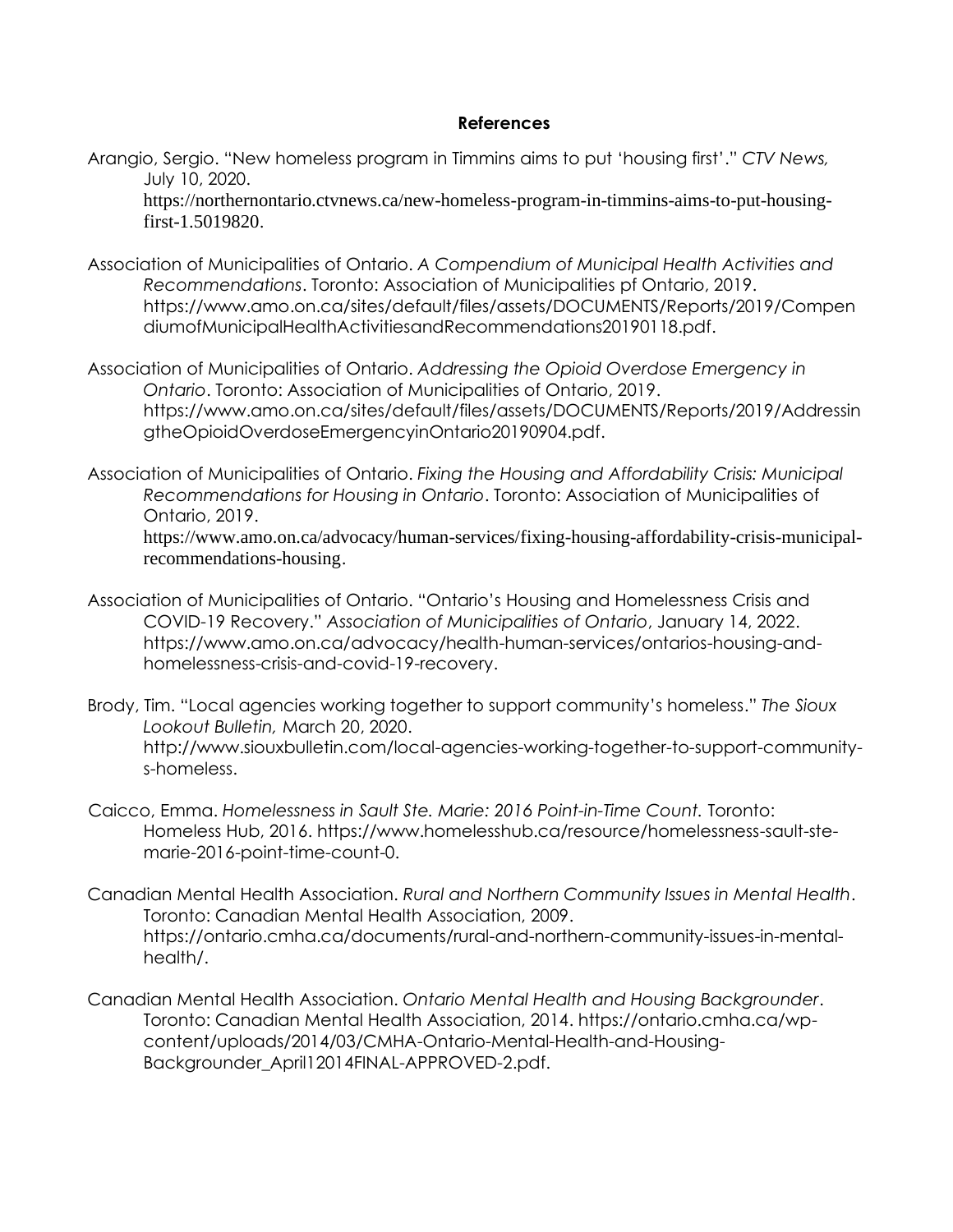- Canada Mortgage and Housing Corporation. "Rapid Housing Initiative (RHI)." All Funding Programs. Last modified January 21, 2022. [https://www.cmhc](https://www.cmhc-schl.gc.ca/en/professionals/project-funding-and-mortgage-financing/funding-programs/all-funding-programs/rapid-housing)[schl.gc.ca/en/professionals/project-funding-and-mortgage-financing/funding](https://www.cmhc-schl.gc.ca/en/professionals/project-funding-and-mortgage-financing/funding-programs/all-funding-programs/rapid-housing)[programs/all-funding-programs/rapid-housing.](https://www.cmhc-schl.gc.ca/en/professionals/project-funding-and-mortgage-financing/funding-programs/all-funding-programs/rapid-housing)
- CBC News. "Rapid Housing Initiative aims to build 85 homes in seven northwestern Ontario Indigenous communities." *CBC News*, April 19, 2021. [https://www.cbc.ca/news/canada/thunder-bay/rapid-housing-northwestern-ontario-](https://www.cbc.ca/news/canada/thunder-bay/rapid-housing-northwestern-ontario-1.5992392)[1.5992392.](https://www.cbc.ca/news/canada/thunder-bay/rapid-housing-northwestern-ontario-1.5992392)
- City of Kenora. *Homelessness & Behavioural Issues Task Force*. Kenora: City of Kenora, 2013. https://www.kenora.ca/en/yourgovernment/resources/Documents/workplan\_final\_20130904.pdf.
- City of Sault Ste. Marie Social Services. *Everyone Counts 2018 – Point-In-Time Homelessness Count*. Sault Ste. Marie: City of Sault Ste. Marie Social Services, 2018. [https://www.homelesshub.ca/sites/default/files/attachments/2018%20PiT%20Count%20](https://www.homelesshub.ca/sites/default/files/attachments/2018%20PiT%20Count%20Final%20Report%20-%20Sault%20Ste.%20Marie.pdf) [Final%20Report%20-%20Sault%20Ste.%20Marie.pdf.](https://www.homelesshub.ca/sites/default/files/attachments/2018%20PiT%20Count%20Final%20Report%20-%20Sault%20Ste.%20Marie.pdf)
- City of Toronto. *Street Needs Assessment*. Toronto: City of Toronto, 2018. https://www.toronto.ca/wp-content/uploads/2018/11/99be-2018-SNA-Results-Report.pdf
- City of Toronto. 2021. "City of Toronto releases 2021 street needs assessment results and Homelessness Solutions Service Plan." Last modified October 14, 2021. [https://www.toronto.ca/news/city-of-toronto-releases-2021-street-needs-assessment](https://www.toronto.ca/news/city-of-toronto-releases-2021-street-needs-assessment-results-and-homelessness-solutions-service-plan/)[results-and-homelessness-solutions-service-plan/.](https://www.toronto.ca/news/city-of-toronto-releases-2021-street-needs-assessment-results-and-homelessness-solutions-service-plan/)
- Cochrane District Social Services Administration Board. "Housing Now." Accessed January 10, 2022. [https://www.cdssab.on.ca/housing-now.](https://www.cdssab.on.ca/housing-now)
- Gaetz, Stephen, Fiona Scott, and Tanya Gulliver. *Housing First in Canada*. Toronto: Canadian Homelessness Research Network Press, 2013. [https://www.homelesshub.ca//sites/default/files/HousingFirstInCanada.pdf.](https://www.homelesshub.ca/sites/default/files/HousingFirstInCanada.pdf)
- Government of Canada. "Constitution Act, 1986." Justice Laws Website. Last modified February 4, 2022. https://laws-lois.justice.gc.ca/eng/const/FullText.html.
- Government of Ontario. "Community housing renewal strategy." Home and Community. Last modified January 28, 2022. [https://www.ontario.ca/page/community-housing](https://www.ontario.ca/page/community-housing-renewal-strategy)[renewal-strategy.](https://www.ontario.ca/page/community-housing-renewal-strategy)
- Government of Ontario. "Housing Services Act, 2011, S.O. 2011, c. 6, Sched. 1." Laws. Accessed November 12, 2021. [https://www.ontario.ca/laws/statute/11h06.](https://www.ontario.ca/laws/statute/11h06)
- Government of Ontario. *Roadmap to Wellness: A Plan to Build Ontario's Mental Health and Addictions System*. Toronto: Government of Ontario, 2021.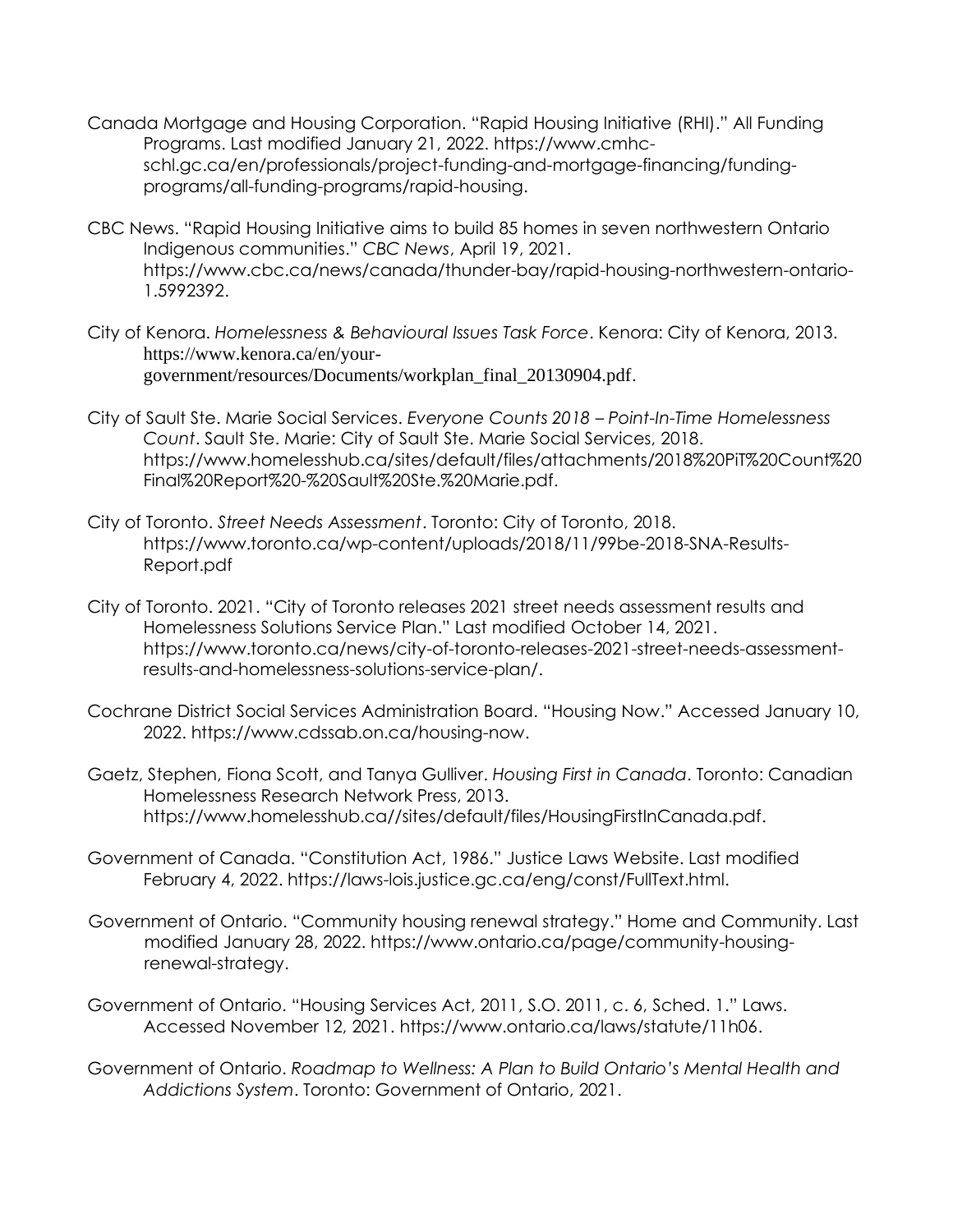[https://www.ontario.ca/page/roadmap-wellness-plan-build-ontarios-mental-health](https://www.ontario.ca/page/roadmap-wellness-plan-build-ontarios-mental-health-and-addictions-system)[and-addictions-system.](https://www.ontario.ca/page/roadmap-wellness-plan-build-ontarios-mental-health-and-addictions-system)

- Government of Ontario. 2021. "Affordable and Social Housing." The Ontario Municipal Councillor's Guide. Last modified May 13, 2021. https://www.ontario.ca/document/ontario-municipal-councillors-guide/13 affordable-and-social-housing.
- Helwig, David. 2021. "Talks underway to build 30-unit facility to address Indigenous homelessness in the Sault." *Soo Today*, November 10, 2021. [https://www.sootoday.com/local-news/talks-underway-to-build-30-unit-facility-to](https://www.sootoday.com/local-news/talks-underway-to-build-30-unit-facility-to-address-indigenous-homelessness-in-the-sault-4732299)[address-indigenous-homelessness-in-the-sault-4732299.](https://www.sootoday.com/local-news/talks-underway-to-build-30-unit-facility-to-address-indigenous-homelessness-in-the-sault-4732299)
- Homeless Enumeration Report 2021, Algoma District Social Service Administration Boards (upcoming publication). Data received through personal communication, December 15, 2021.
- Homeless Enumeration Report 2021, City of Greater Sudbury (upcoming publication). Data received through personal communication, December 15, 2021.
- Homeless Enumeration Report 2021, City of Hamilton (upcoming publication). Data received through personal communication, January 4, 2022.
- Homeless Enumeration Report 2021, City of London (upcoming publication). Data received through personal communication, January 6, 2022.
- Homeless Enumeration Report 2021, City of Ottawa (upcoming publication). Data received through personal communication, January 4, 2022.
- Homeless Enumeration Report 2021, Cochrane District Social Service Administration Boards (upcoming publication). Data received through personal communication, December 15, 2021.
- Homeless Enumeration Report 2021, Kenora District Services Board (upcoming publication). Data received through personal communication, December 15, 2021.
- Homeless Enumeration Report 2021, Manitoulin-Sudbury District Social Services Administration Board (upcoming publication). Data received through personal communication, December 15, 2021.
- Homeless Enumeration Report 2021, Nipissing District Social Service Administration Board (upcoming publication). Data received through personal communication, December 15, 2021.
- Homeless Enumeration Report 2021, Parry Sound District Social Service Administration Board (upcoming publication). Data received through personal communication, December 15, 2021.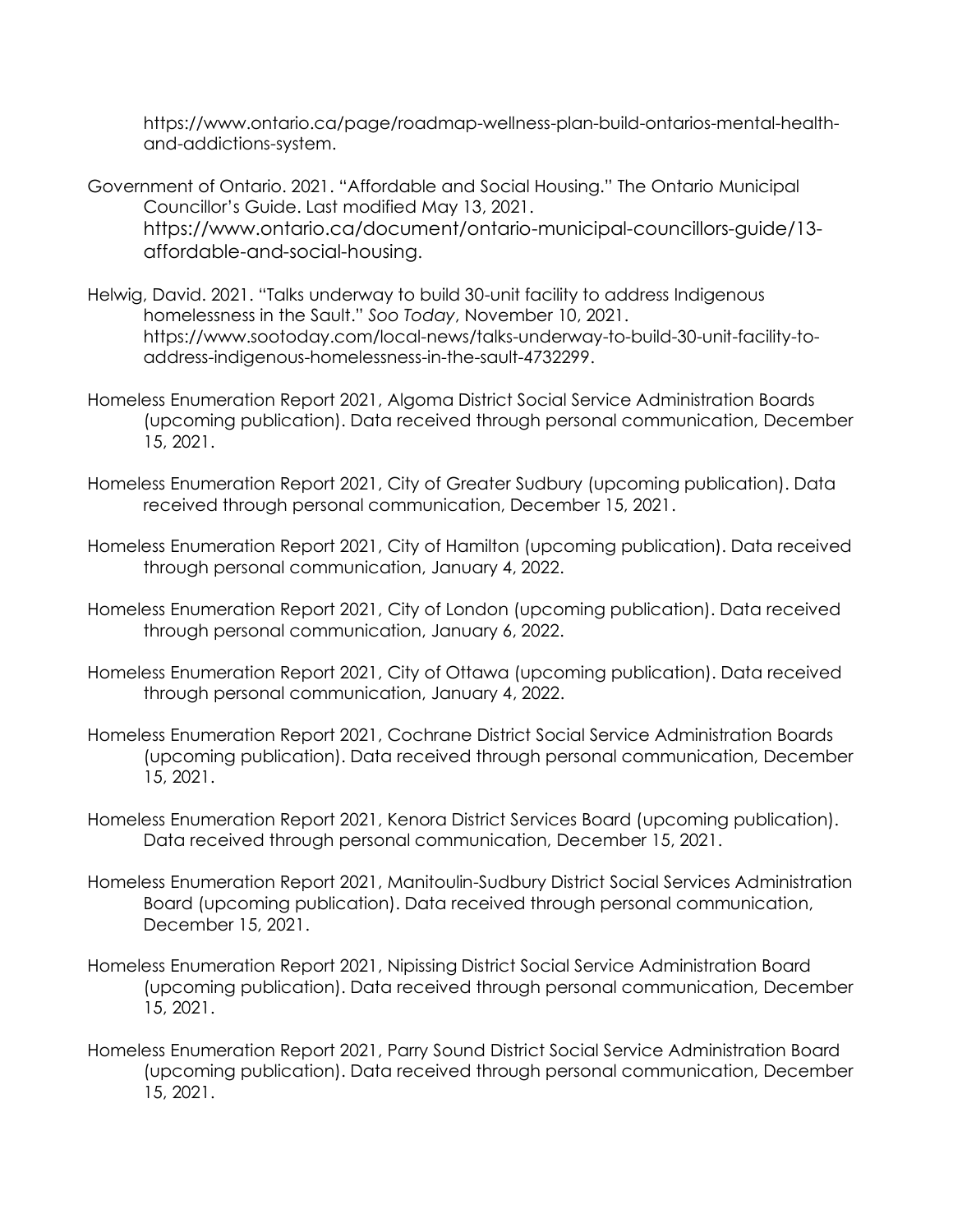- Homeless Enumeration Report 2021, Rainy River District Social Service Administration Board (upcoming publication). Data received through personal communication, December 15, 2021.
- Homeless Enumeration Report 2021, Sault Ste. Marie District Social Service Administration Board (upcoming publication). Data received through personal communication, December 15, 2021.
- Homeless Enumeration Report 2021, Temiskaming District Social Service Administration Board (upcoming publication). Data received through personal communication, December 15, 2021.
- Homeless Enumeration Report 2021, Thunder Bay District Social Service Administration Board (upcoming publication). Data received through personal communication, January 11, 2021.
- Homeless Hub. "Solutions: Housing First." [Accommodations & Supports. Accessed November](file:///C:/Users/hparsons/AppData/Local/Microsoft/Windows/INetCache/Content.Outlook/EYMB3UO7/Homeless%20Hub.%20“Solutions:%20Housing%20First.”%20Accommodations%20&%20Supports.%20Accessed%20November%204,%202021.%20%20https:/www.homelesshub.ca/solutions/housing-accommodation-and-supports/housing-first)  [4, 2021. https://www.homelesshub.ca/solutions/housing-accommodation-and](file:///C:/Users/hparsons/AppData/Local/Microsoft/Windows/INetCache/Content.Outlook/EYMB3UO7/Homeless%20Hub.%20“Solutions:%20Housing%20First.”%20Accommodations%20&%20Supports.%20Accessed%20November%204,%202021.%20%20https:/www.homelesshub.ca/solutions/housing-accommodation-and-supports/housing-first)[supports/housing-first.](file:///C:/Users/hparsons/AppData/Local/Microsoft/Windows/INetCache/Content.Outlook/EYMB3UO7/Homeless%20Hub.%20“Solutions:%20Housing%20First.”%20Accommodations%20&%20Supports.%20Accessed%20November%204,%202021.%20%20https:/www.homelesshub.ca/solutions/housing-accommodation-and-supports/housing-first)
- Human Services and Justice Coordinating Committee. "Joint Mobile Crisis Response Pilot Project – Made in Thunder Bay – 2019-11-04."Accessed November 10, 2021. [https://hsjcc.on.ca/joint-mobile-crisis-response-pilot-project-made-in-thunder-bay-](https://hsjcc.on.ca/joint-mobile-crisis-response-pilot-project-made-in-thunder-bay-2019-11-04/)[2019-11-04/.](https://hsjcc.on.ca/joint-mobile-crisis-response-pilot-project-made-in-thunder-bay-2019-11-04/)
- Joint Action Health Workforce Planning and Forecasting. *Final Guide of the Joint Action on Health Workforce Planning and Forecasting*. Budapest: Joint Action Health Workforce Planning and Forecasting, 2016. [http://healthworkforce.eu/wp](http://healthworkforce.eu/wp-content/uploads/2016/11/WP2_FINAL_GUIDE_final_version.pdf)[content/uploads/2016/11/WP2\\_FINAL\\_GUIDE\\_final\\_version.pdf.](http://healthworkforce.eu/wp-content/uploads/2016/11/WP2_FINAL_GUIDE_final_version.pdf)
- Joint Action Health Workforce Planning and Forecasting. "Introductory Information to the Joint Action." Accessed November 3, 2021. http://healthworkforce.eu/archive/.
- Kenora District Services Board. *A Place for Everyone – Kenora District Services Board Ten Year Housing and Homelessness Plan*. Kenora: Kenora District Services Board, 2014. file:///C:/Users/hparsons/Downloads/2014\_Kenora\_DSB\_Ten\_Year\_Housing\_and\_Homelessne ss\_Plan.pdf.
- Kenora District Services Board. *2018 State of Housing Report*. Kenora: Kenora District Services Board, 2018. https://www.kenora.ca/en/build-invest/resources/Documents/2018-State-of-Housing-Progress-Report.pdf.
- Kenora District Services Board. *A Place For Everyone – 10 Year Housing and Homelessness Plan (Updated 2020)*. Kenora: Kenora District Services Board, 2020. https://kdsb.on.ca/wpcontent/uploads/2022/01/A-Place-for-Everyone\_FINAL.pdf.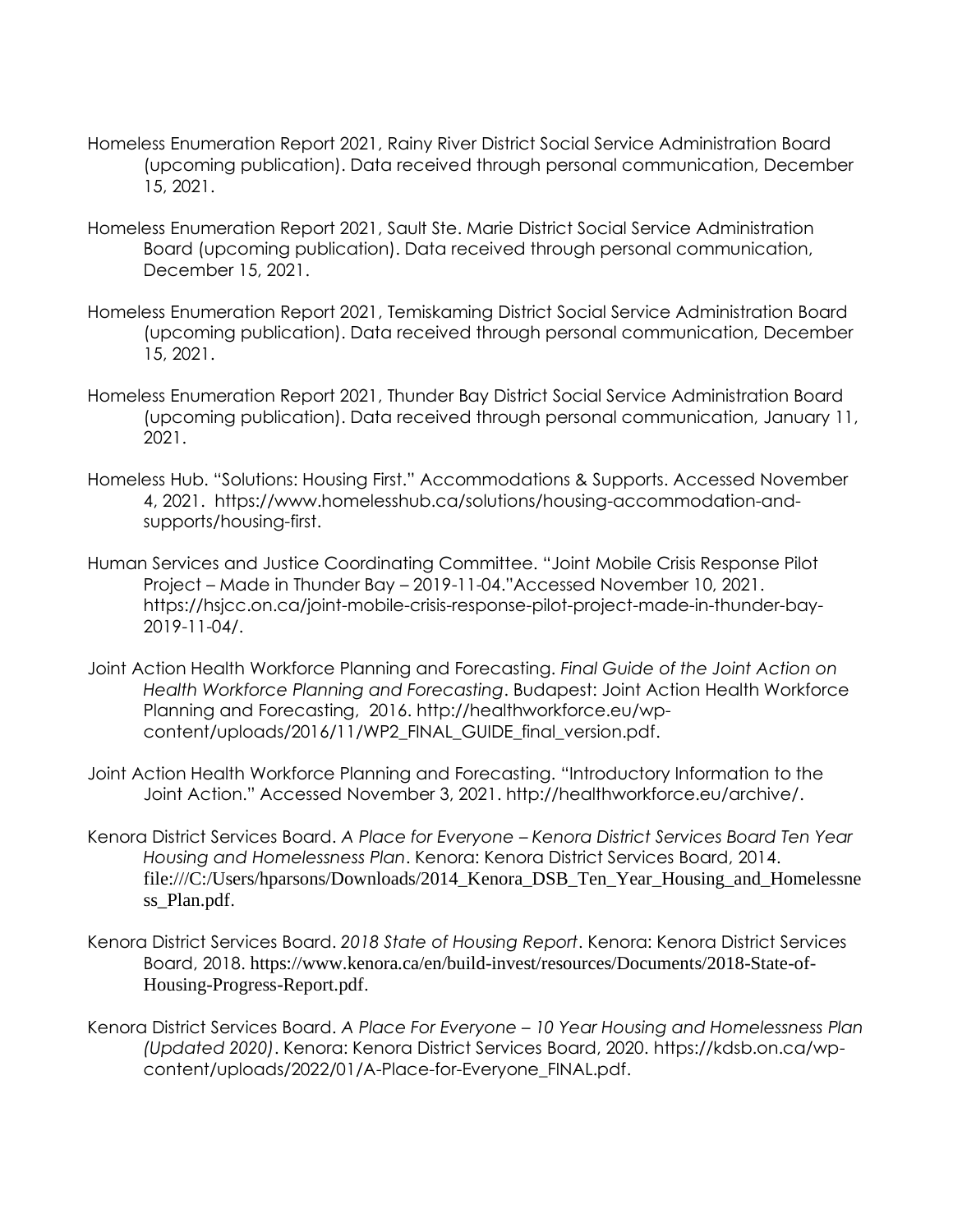Lakehead University. *Results of a Northwestern Ontario Engagement Process*. Thunder Bay: Lakehead University, 2018.

[https://www.lakeheadu.ca/sites/default/files/uploads/36/NCOE\\_Overall%20Report\\_we](https://www.lakeheadu.ca/sites/default/files/uploads/36/NCOE_Overall%20Report_web_FIN_JULY27%20%281%29.pdf) [b\\_FIN\\_JULY27%20%281%29.pdf.](https://www.lakeheadu.ca/sites/default/files/uploads/36/NCOE_Overall%20Report_web_FIN_JULY27%20%281%29.pdf)

- Laurentian University. *Homelessness in Cochrane, Ontario – Final Report*. Sudbury: Laurentian University, 2015. [https://www3.laurentian.ca/homelessness/wp](https://www3.laurentian.ca/homelessness/wp-content/uploads/2012/06/Homelessness-in-Cochrane-Ontario-Final-Report.pdf)[content/uploads/2012/06/Homelessness-in-Cochrane-Ontario-Final-Report.pdf.](https://www3.laurentian.ca/homelessness/wp-content/uploads/2012/06/Homelessness-in-Cochrane-Ontario-Final-Report.pdf)
- Mental Health Commission of Canada. *National Final Report: Cross-Site at Home/Chez Soi Projects*. Calgary: Metal Health Commission of Canada, 2014. [https://homelesshub.ca/sites/default/files/attachments/mhcc\\_at\\_home\\_report\\_nation](https://homelesshub.ca/sites/default/files/attachments/mhcc_at_home_report_national_cross-site_eng_2.pdf) [al\\_cross-site\\_eng\\_2.pdf.](https://homelesshub.ca/sites/default/files/attachments/mhcc_at_home_report_national_cross-site_eng_2.pdf)
- Ministry of Health and Long-Term Care. "Areas of High Physician Need." Last modified May 3, 2021. [https://www.health.gov.on.ca/en/pro/programs/highneed/.](https://www.health.gov.on.ca/en/pro/programs/highneed/)
- Municipality of Sioux Lookout. *Sioux Lookout Community Safety and Well Being Plan*. Sioux Lookout: Municipality of Sioux Lookout, 2021. [https://www.siouxlookout.ca/en/your](https://www.siouxlookout.ca/en/your-local-government/resources/Sioux-Lookout-Community-Safety-and-Well-Being-Plan-April-2021.pdf)[local-government/resources/Sioux-Lookout-Community-Safety-and-Well-Being-Plan-](https://www.siouxlookout.ca/en/your-local-government/resources/Sioux-Lookout-Community-Safety-and-Well-Being-Plan-April-2021.pdf)[April-2021.pdf.](https://www.siouxlookout.ca/en/your-local-government/resources/Sioux-Lookout-Community-Safety-and-Well-Being-Plan-April-2021.pdf)
- Nordic Council of Ministers. *Recruitment and Retention of Health Care Professionals in the Nordic Countries*. Copenhagen: Nordic Council of Ministers, 2014. [http://norden.diva](http://norden.diva-portal.org/smash/get/diva2:747320/FULLTEXT02.pdf)[portal.org/smash/get/diva2:747320/FULLTEXT02.pdf.](http://norden.diva-portal.org/smash/get/diva2:747320/FULLTEXT02.pdf)
- Northern Ontario School of Medicine. "NOSM Physician Workforce Strategy." Accessed January 12, 2022. https://www.nosm.ca/our-community/nosm-physician-workforcestrategy/.
- Ontario's Big City Mayors. "Ontario's Big City Mayors call for action on ambitious mental health and addictions plan." Last modified June 21, 2021. [https://www.ontariobigcitymayors.ca/news/details.php?id=747.](https://www.ontariobigcitymayors.ca/news/details.php?id=747)
- Porcupine Health Unit. "Opioid Surveillance." Last modified October 27, 2021. [https://www.porcupinehu.on.ca/en/your-community/opioid-surveillance/.](https://www.porcupinehu.on.ca/en/your-community/opioid-surveillance/)
- Public Health Ontario. "Ontario Public Health System." Last modified June 16, 2020. https://www.publichealthontario.ca/en/about/blog/2020/ontario-public-healthsystem.
- Public Health Ontario. "Interactive Opioid Tool 2021." Last modified December 6, 2021. [https://www.publichealthontario.ca/en/data-and-analysis/substance-use/interactive](https://www.publichealthontario.ca/en/data-and-analysis/substance-use/interactive-opioid-tool)[opioid-tool.](https://www.publichealthontario.ca/en/data-and-analysis/substance-use/interactive-opioid-tool)
- Region of Waterloo. "Region of Waterloo completes engagement process to identify and support those experiencing homelessness." *Region of Waterloo*, November 2, 2021.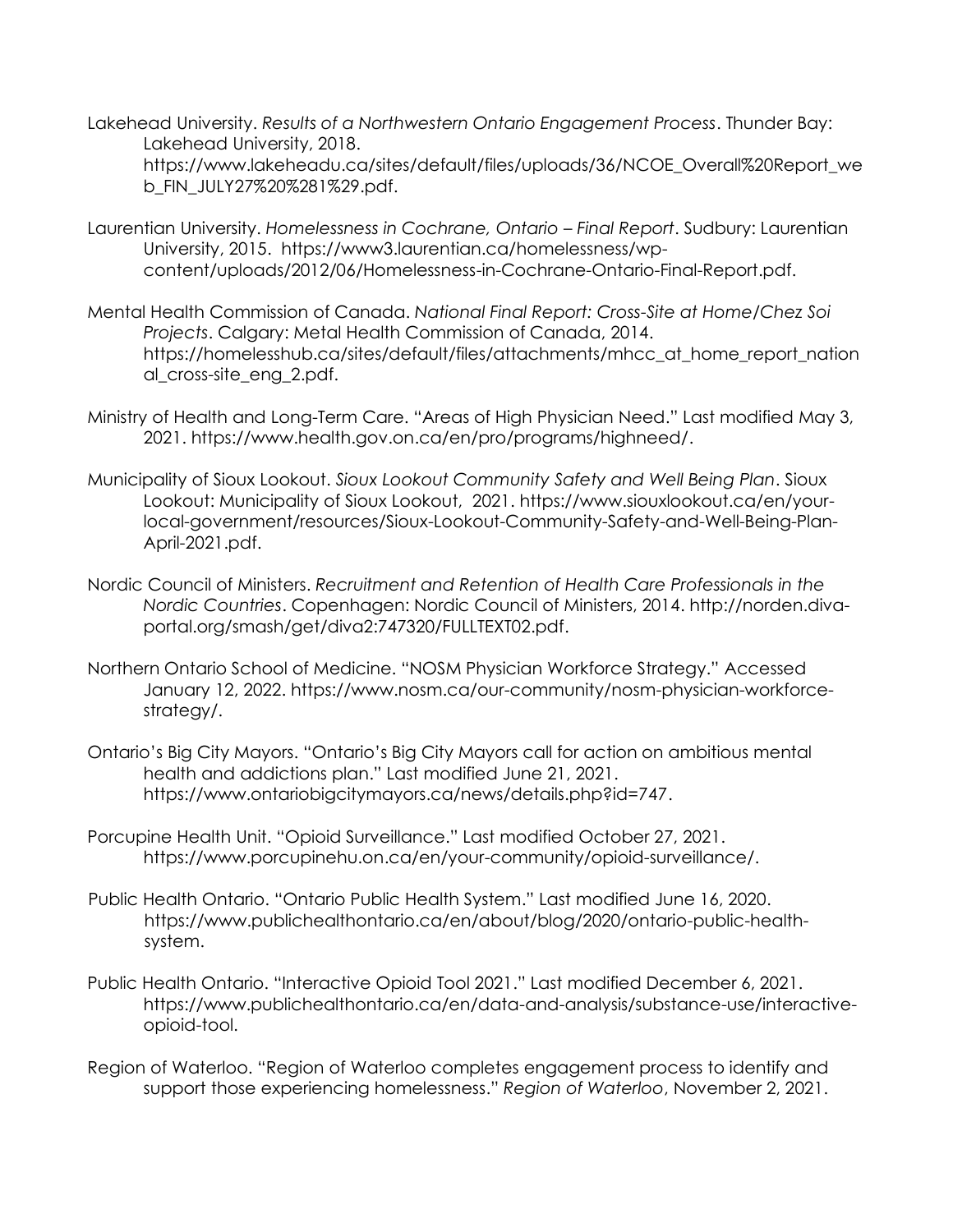[https://www.regionofwaterloo.ca/Modules/News/index.aspx?newsId=b22ceeaa-2181-](https://www.regionofwaterloo.ca/Modules/News/index.aspx?newsId=b22ceeaa-2181-404f-b52b-5c162ba7999f) [404f-b52b-5c162ba7999f.](https://www.regionofwaterloo.ca/Modules/News/index.aspx?newsId=b22ceeaa-2181-404f-b52b-5c162ba7999f)

- Rizzuto, Rachel. 2020. *The Goldilocks Problem: Understanding Northwestern Ontario in the Development of Appropriate Employment and Training Management Models*. Thunder Bay: Northern Policy Institute, 2020. https://www.northernpolicy.ca/service-systemmanagers.
- Segaert, Aaron. *Period Prevalence vs. Point-in-Time*. Ottawa: Employment and Social Development Canada, 2016. https://www.homelesshub.ca/sites/default/files/Aaron%20Seagart-HPS-Period%20Prevalence%20vs%20PiT%20Count.pdf.
- Semple, Tori, Matt Tomlin, Craig Bennell, and Bryce Jenkins. "An Evaluation of a Community-Based Mobile Crisis Intervention Team in a Small Canadian Police Service." *Community Mental Health Journal* 57, No. 3 (July 2020): 567-578*,*  [https://pubmed.ncbi.nlm.nih.gov/32676879/.](https://pubmed.ncbi.nlm.nih.gov/32676879/)
- Sioux Lookout Meno Ya Win Health Centre. "Service Area." Accessed November 5, 2021. [https://slmhc.on.ca/about/about-slmhc/service-area/.](https://slmhc.on.ca/about/about-slmhc/service-area/)
- Sioux Lookout Meno Ya Win Health Centre. "About SLMHC." Accessed November 5, 2021. [https://slmhc.on.ca/about/about-slmhc/.](https://slmhc.on.ca/about/about-slmhc/)
- Statistics Canada. ["Health characteristics, two](https://www150.statcan.gc.ca/t1/tbl1/en/tv.action?pid=1310011301)-year period estimates Table 13-10-0113-01." Last modified February 7, 2022. [https://www150.statcan.gc.ca/t1/tbl1/en/tv.action?pid=1310011301.](https://www150.statcan.gc.ca/t1/tbl1/en/tv.action?pid=1310011301)
- Statistics Canada. "[Population estimates, July 1, by census division, 2016 boundaries](https://www150.statcan.gc.ca/t1/tbl1/en/tv.action?pid=1710013901)  Table 17-10-0139-01." Last modified February 7, 2022. https://www150.statcan.gc.ca/t1/tbl1/en/tv.action?pid=1710013901.
- Statistics Canada. "[Population estimates, July 1, by census metropolitan area and census](https://www150.statcan.gc.ca/t1/tbl1/en/tv.action?pid=1710013501)  [agglomeration, 2016 boundaries.](https://www150.statcan.gc.ca/t1/tbl1/en/tv.action?pid=1710013501) Table 17-10-0135-01." Last modified February 7, 2022. https://www150.statcan.gc.ca/t1/tbl1/en/tv.action?pid=1710013501.
- Statistics Canada. *Health region, Ontario and Ontario Census Profile*. 2016 Census. Statistics Canada Catalogue no. 98-316-X2016001. Last modified October 27, 2021. https://www12.statcan.gc.ca/census-recensement/2016/dppd/prof/details/page.cfm?Lang=E&Geo1=HR&Code1=3526&Geo2=PR&Code2=35&S earchText=The%20District%20of%20Algoma%20Health%20Unit&SearchType=Begins&Se archPR=01&B1=All&GeoLevel=PR&GeoCode=3526&TABID=1&type=0.
- The Rural and Northern Health Care Panel. *Rural and Northern Health Care Report*. Ottawa: Ministry of Health and Long-Term Care, accessed December 3, 2022.(year). [https://www.health.gov.on.ca/en/public/programs/ruralnorthern/docs/exec\\_summary](https://www.health.gov.on.ca/en/public/programs/ruralnorthern/docs/exec_summary_rural_northern_en.pdf) rural northern en.pdf.